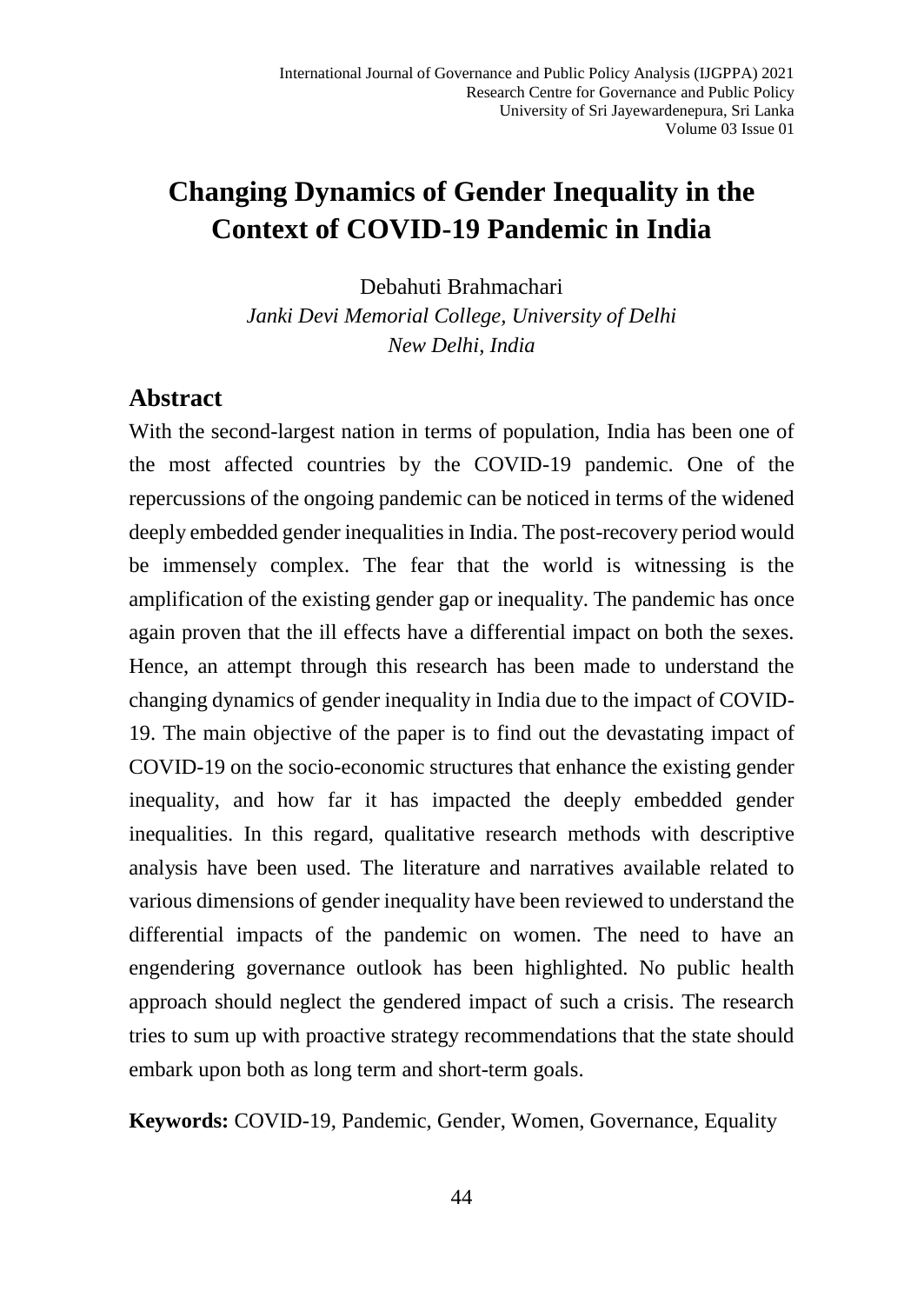## **Introduction**

The global catastrophe laid down by the virus has affected all dimensions of human life. The unprecedented burden of COVID-19 augmented on human mankind will stay down in history for a long time in India. A multitude of ramifications has emerged in this last year that has led to intimidations beyond life and livelihood. Consequently, global governance institutions like WHO fear the rippling effect of this pandemic for years to come. The pandemic has further substantiated this understanding that past diseases (Ebola, SARS *severe acute respiratory syndrome,* etc.) have led to severe bearings on society (Smith et al., 2011). Past experiences of disease outbreaks have amplified "gender blindness" and the "systematic failure" to recognize gender differences in health (Smith, 2019). This further "pervades and hinders response efforts" (Ibid). The pandemic has desolated both the social and economic metrics for the world, especially the marginalized like women. Further, nations across the world have witnessed a standstill through lockdowns, isolations now and then (United Nations, 2020). Hence, it is important to evaluate the various gender differences related to vulnerability and mortality in the case of COVID-19.

With the ongoing mode of this crisis, the responses to COVID-19 have neglected the various social and economic dimensions sharpening the existing gender inequality structures. The global pandemic has widened the gender biases and prevailing inequalities that have been long created in the past. The new normal has bounded and restricted the most vulnerable such as the elderly, disabled, children, women, and those who are more susceptible in nature (OECD, 2020; UN Women, 2020).

The level of adversities ranges from loss of livelihood and income, the rise of food insecurities, access to health services, mental health concerns, rise in the magnitude of unpaid work during lockdowns, the rising threat of gender-based violence, and much more. The Global Gender Gap Report 2020 identifies the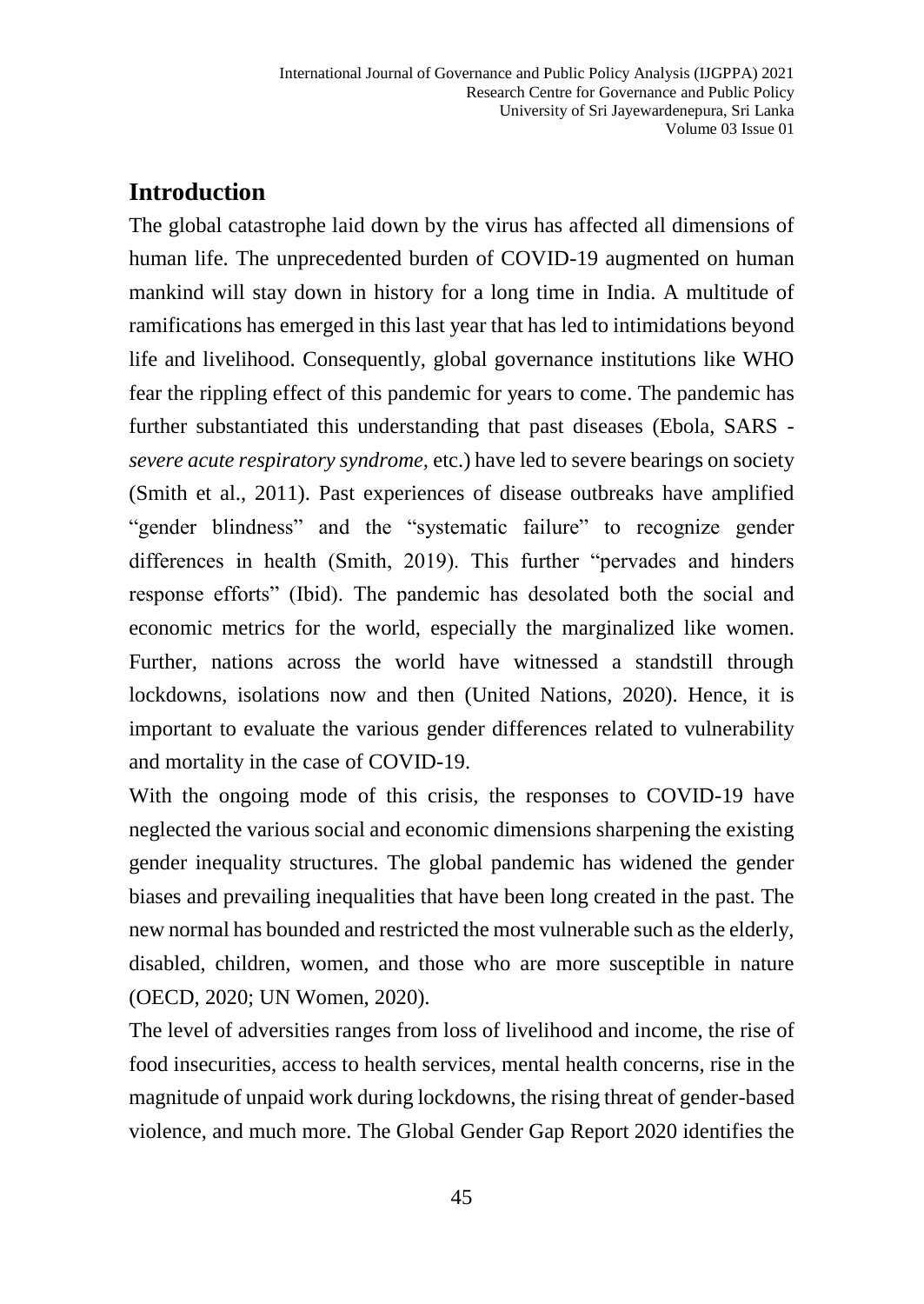lowest participation of females in India in the labour force in the world. 17 million women suffered job losses in India during the lockdown period in 2020 (Bhattacharya, 2020). The fallout of this pandemic would push 12 million people to poverty in India (World Bank, 2020). Hence, the 'new normal' of lockdowns and limitations has disrupted the flow of life and challenged the vast embedded inequalities within Indian society.

Placed against this backdrop; the key objective of this study is to analyse the magnitude of this global pandemic on the existing gender inequality parameters. In particular, the study tries to understand the impact of the disaster caused by the pandemic on various socio-economic dimensions related to gender in India. The study reiterates the fact that the pandemic is highlighting the sufferings that have long been inevitable due to the gendered socio-political constrictions on women specifically (Connor et al., 2020). The paper tries to catalogue the need for adopting a gender analysis framework by the Indian government for creating equitable interventions and measures at the earliest.

Such a study is extremely significant at this juncture as it tries to expose the gendered socio-economic vulnerabilities due to COVID-19 in India. Existing policy approaches have not been able to focus on gender liabilities. The postrecovery map in India needs to adopt such a gender lens for its policymaking and governance purpose.

## **Literature Review**

In order to analyse the magnitude of the on-going global pandemic on the existing gender inequality parameters and to understand the impact of the disaster caused by the pandemic on various socio-economic dimensions related to gender in India, the review of literature is the first critical step to examine the contemporary discourses on this subject. The review of literature can be summed up in the following ways: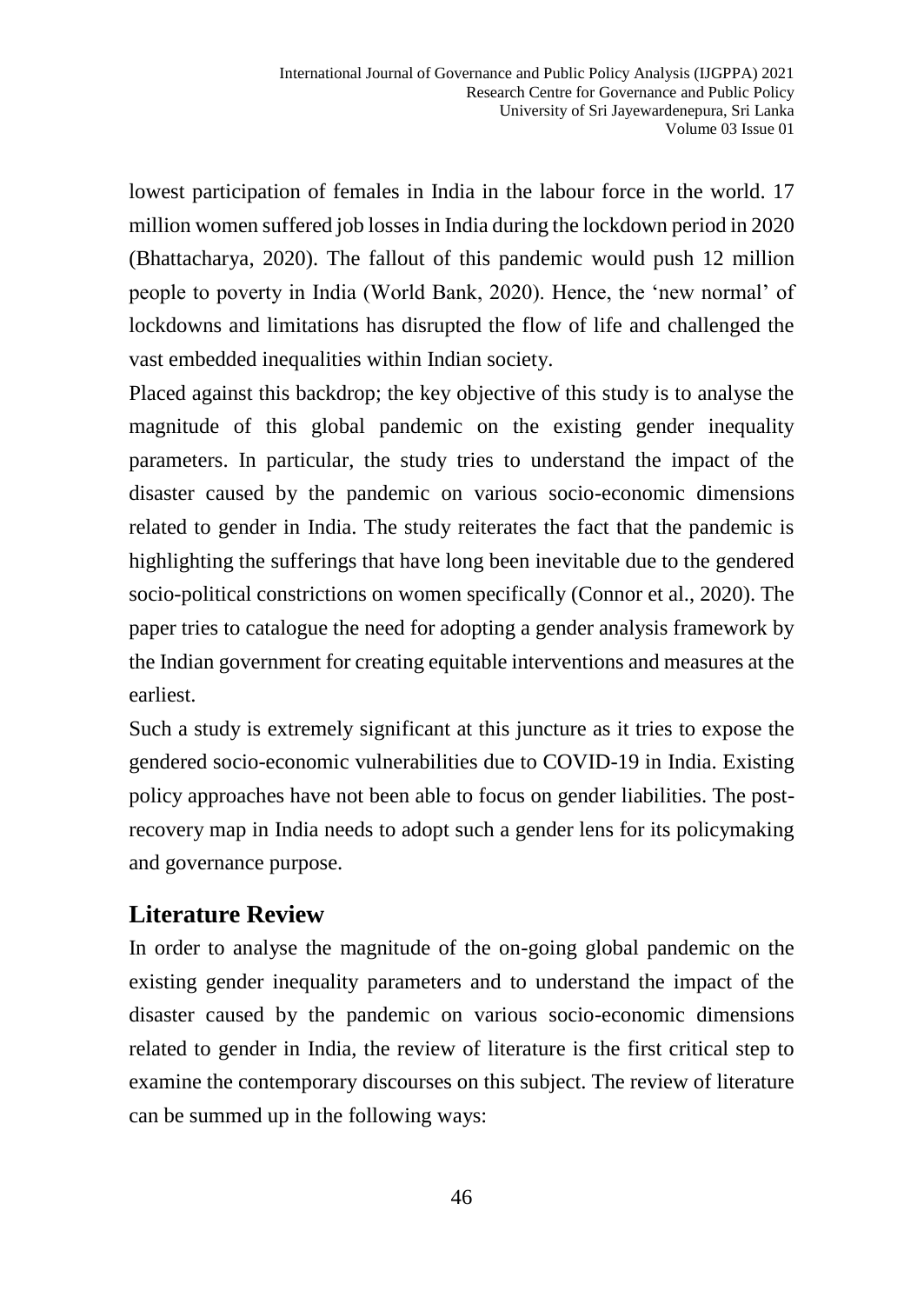Abimbola (2014) outlines a women's individual right to well-being and health is deeply associated with the overall social changes. Thus, to highlight the gender implications, the use of a sociological framework of study has been always forwarded. "Informal rules and relations can be more important in achieving the overall objective of health system governance: to ensure the supply of health services … protect the rights of people involved in the supply and demand of health services" (Abimbola et al., 2014). The changing dynamics of power relations are highly influenced by the normative and qualitative informal structures that have an overpowering impact.

Brody (2009) discusses the importance of a gender-sensitive model of governance. The epidemiological nature of this outbreak has had its impact differentially. The importance of various stakeholders and their engagement to reduce the curve of susceptibility under the social and economic dimensions was attempted through the stakeholder analysis framework. Similarly, Beall (1996) outlines this model of governance aimed at substantive representation of women in decision-making along with an understanding of gender-specific needs within the governance structures. The United Nations has strongly advocated the need for a strong gender-sensitive and responsive governance structure leaving no one behind. Administrative choices have favoured the dominant groups thus obstructing the way towards such essential transformations of governance. Such a model may shake the gendered power relations in order to incorporate the voices of women and men equally (Brody, 2009).

March and Olsen (2005) highlight that women's choices are shaped by institutional structures, norms, cultures, etc. Keeping in mind that "gender is an intersecting component of wider structural inequalities", Carbado (2013) explores institutional structures, norms, cultures, etc. The intersectional methodology tries to focus on the various junctures that have been worsening the impact of the pandemic simultaneously. Ryan and Alyadi (2020) demand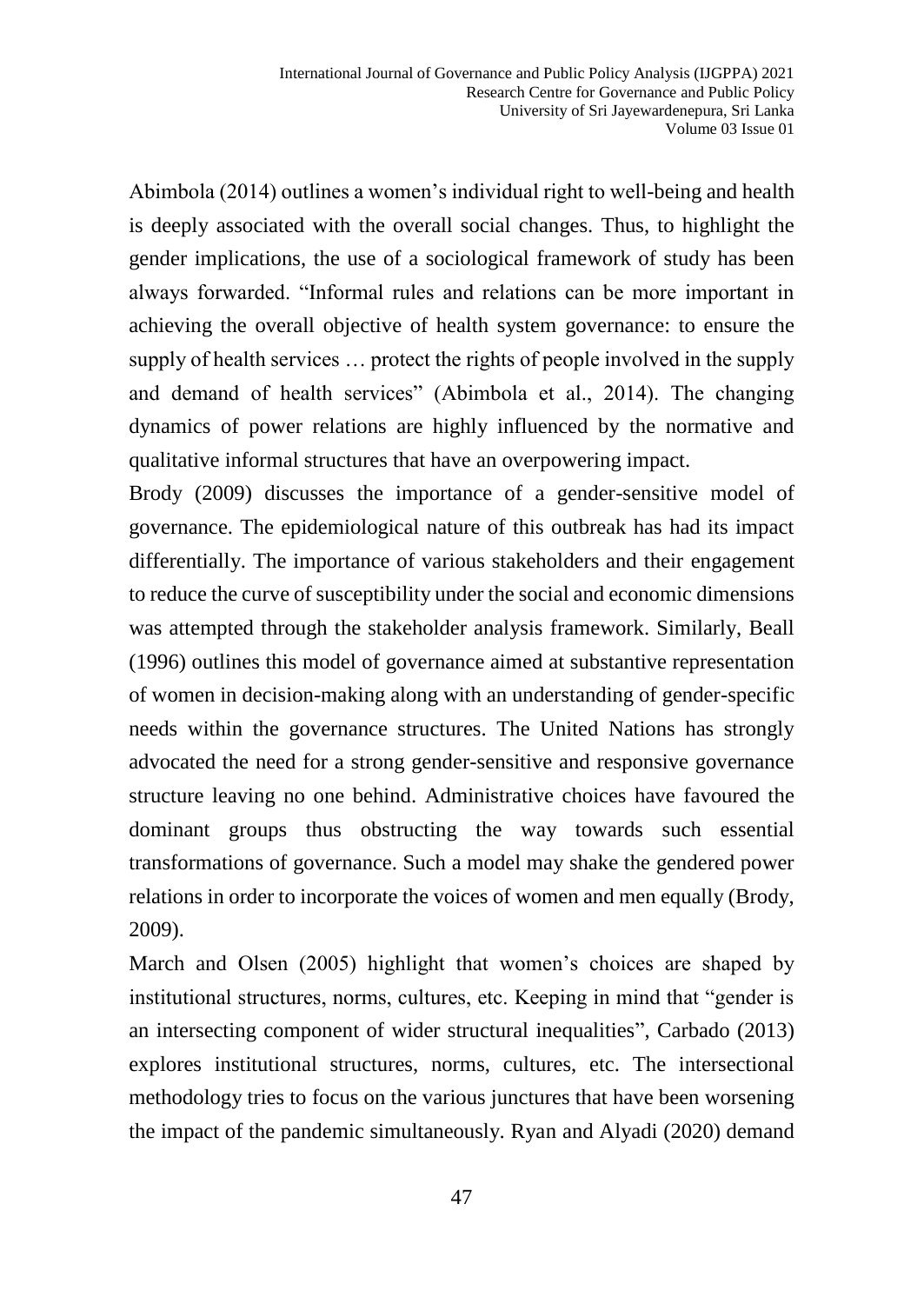a gender-responsive and intersectional approach and predict the immediate and long-term impacts for women and girls, by defining the various social, economic factors that may likely influence her risk. Linda (2020) highlights the economic challenges suffered by women. Hence, the review of literature provides a basic understanding of the correlation between COVID-19 and gender inequality.

## **Methodology**

The nature of this study is conceptual and applies qualitative analysis to research data derived from secondary sources and examines literature by leading academic scholars and journalists in the form of books, articles, research papers, and websites. The secondary resources consist of various global reports by the international stakeholders such as the United Nations (UN), World Health Organisation (WHO), United Nations Development Programme (UNDP), UNICEF, etc., policy research by the governance and policymakers of India. The study will also rely upon the working webinars, symposia, and newspaper archives. The internet sources would be used judiciously.

The paper begins with the exploration of existing gender gaps and the relation of public health to development. It later emphasizes the various differential impacts of COVID-19 ranging from the economic repercussions on gender equality, the unpaid care crisis, rise of gender-based violence, lack of access to reproductive and sexual health services, and delayed justice delivery systems. Women and girls have been hit the worst and hardest of all. Lastly, the study calls for policy interventions to adopt a gender lens and mainstream gender concerns within its approaches.

## **Analysis and Discussion**

The changing underlying forces of gender inequality need to be analysed in the current public health crisis which has intensified the existing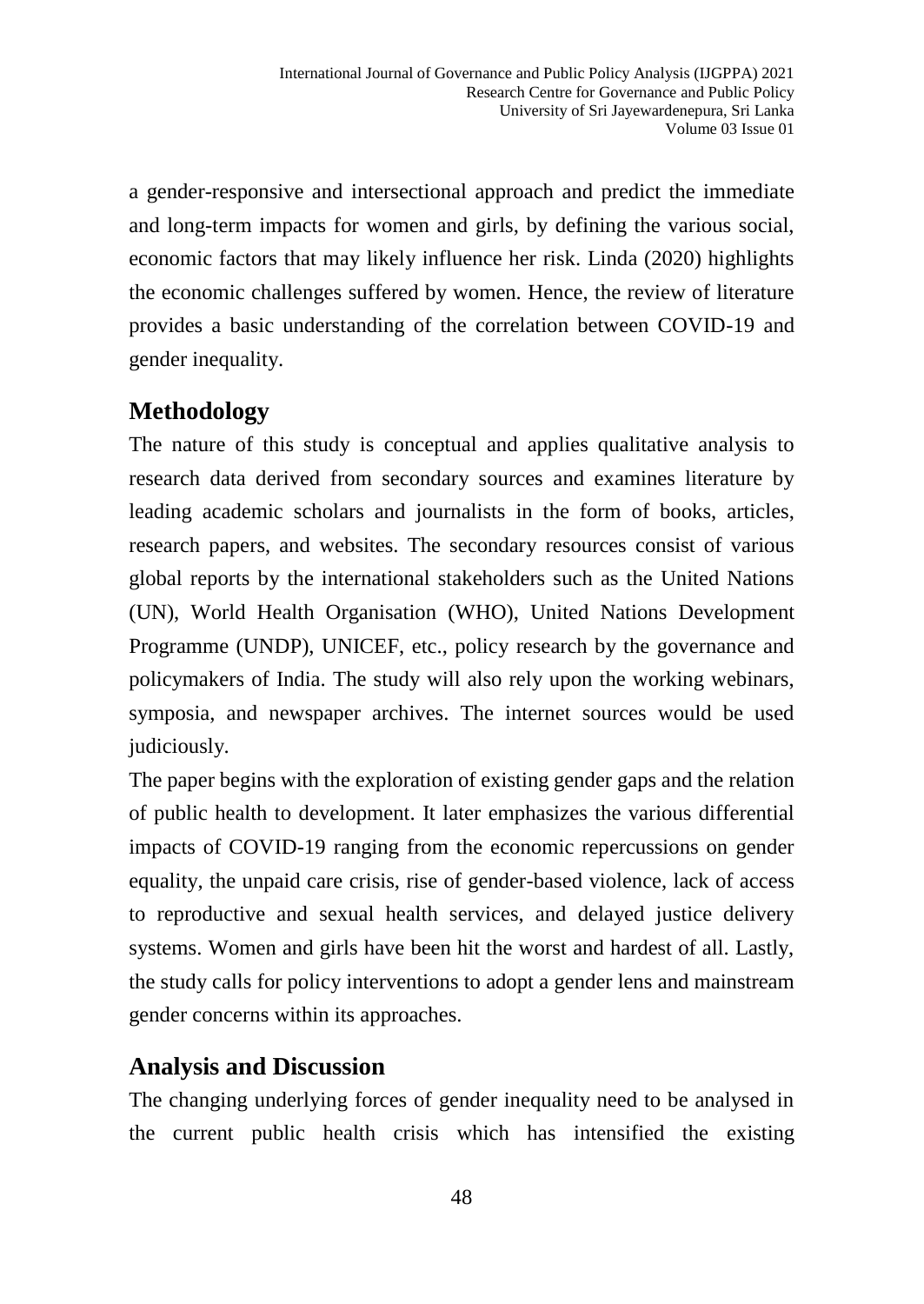vulnerabilities. The pandemic has further uncovered the deeply entrenched socio, cultural, political, and economic susceptibilities existing within the society. The sobering findings as per the Global Gender Gap Report 2020 concluded that 'gender parity will not be attained for 99.5 years' post COVID-19. The following discussion tries to analyse the various parameters that have affected the changing dynamics of gender parity in India. The key areas have been identified under the heading differential impacts of the pandemic on gender inequality. Various sub-themes that have been scrutinized below to understand the effect of COVID-19 on the gender gap revolve around access towards a) education, b) health and survival, c) political participation, d) empowerment and e) economic opportunity (World Economic Forum, 2021). The paper also concentrates on the fundamental relationship between global health and development. Studies over the past have established a direct liaison between health needs/outcomes and the governance structures and goals in every society. The World Bank since 2020 has been supporting the Indian government to 'address health, social protection and economic stabilization needs' (World Bank, 2020). The Bank sanctioned \$2.75 billion to India as part of emergency lending support towards India's response to the COVID-19 crisis (Ibid). As 2020 was the year of review of the international achievements and global progress in terms of gender equality it has received a sharp blow with the coronavirus taking a huge toll on the people both economically, socially and mentally.

"The Beijing Declaration and Platform for Action and the UN Security Council Resolution 1325 on Women, Peace, and Security" were supposed to review their goals and strategies in 2020. But with the global health crisis, the world will be pushed back in terms of the brittle progress achieved in gender parity (Aldis, 2008). UNICEF while analysing gender equality stated that "experience shows us that public health crisis deepens gender inequalities with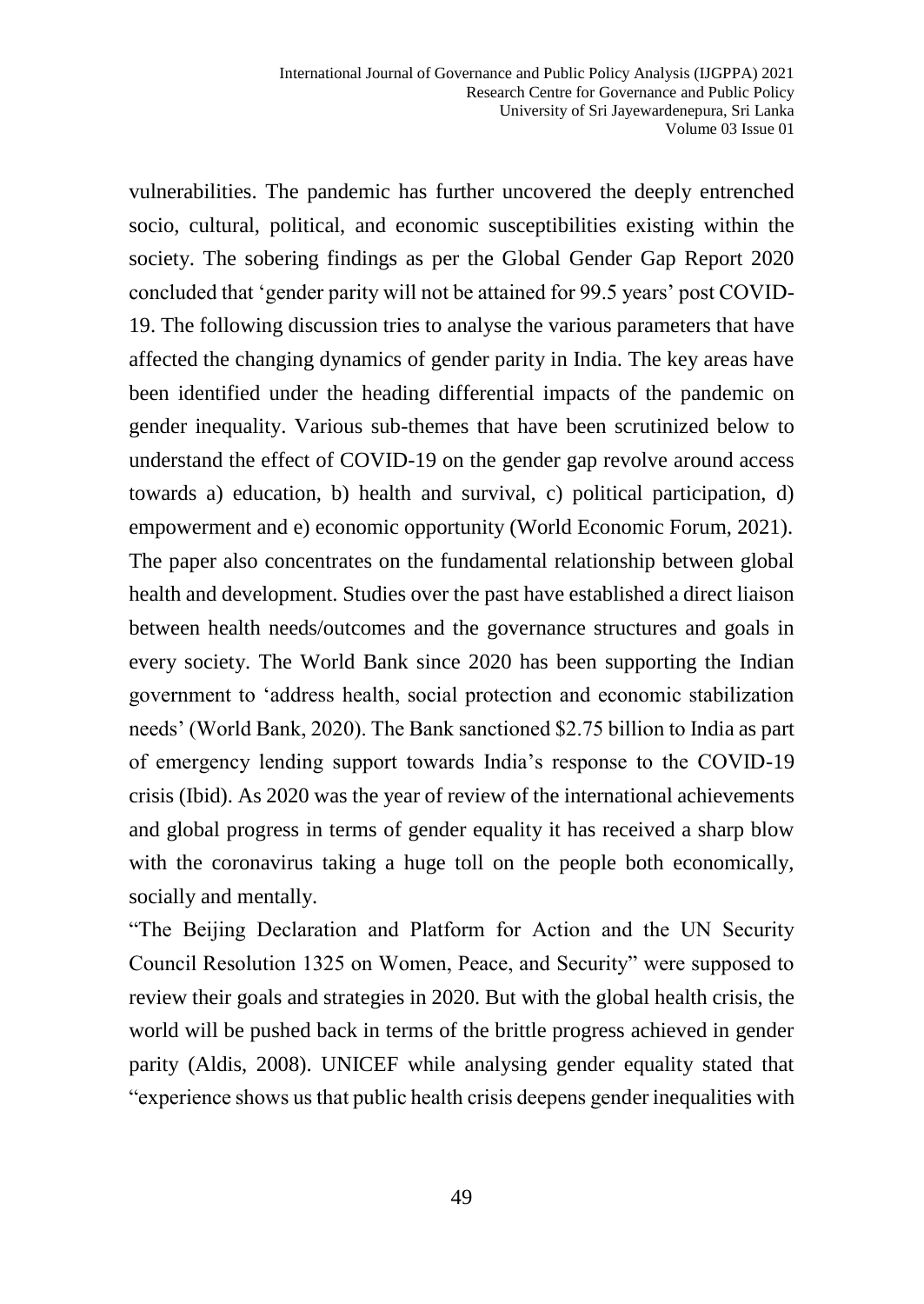devastating impacts on girls and women. The gendered impacts are even ignored. We want to learn from our past mistakes and do better" (WHO, 2007). "Equality does not mean that women and men will become the same but that women's and men's rights, responsibilities and opportunities will not depend on whether they are born male or female '' (United Nation Women - UN Women, 2001). According to the Global Gender Report 2020, the world will have to struggle for more than fifty years ahead to have prospective gains. This year's gender gap report highlights that the South Asian region is struggling the hardest. The report highlights the most populated countries China (92.6%), India (94.4%), and Pakistan (94.6%) stand amongst deplorable rates whereby women still do not have equal access (World Economic Forum, 2021). India stands at the  $112<sup>th</sup>$  rank in the Global Gender Gap Index currently, Pakistan at the third last spot  $(151<sup>st</sup>)$  (Ibid). Bangladesh has been the only hope for this region with exemplary strides, standing at the  $50<sup>th</sup>$  rank in the index (World Economic Forum, 2021). Therefore, the following exploration outlines the various key determinants that depict the path towards gender equality and attentiveness in the current pandemic world. It is extremely noteworthy to understand the various sub-themes discussed as it defines the correlation of gender equality with respect to the changing dynamics.

**Differential Impacts: COVID-19 and Women (Special Reference to India)** The in-depth analysis and discussion below try to emphasize the multifarious impacts on women due to the confined environment in the following section with special reference to India. The long-term destruction in terms of gender equality is depicted through an understanding of the various social, economic, health, and cultural parameters below. A culturally ingrained social structural patriarchy supporting the importance of male children over females is visible in both rural and urban India. Despite being one of the fastest-growing economies globally, India lags in the gender equality indicators (UNICEF, 2020). The condition of vulnerability multiplies as the global crisis intersects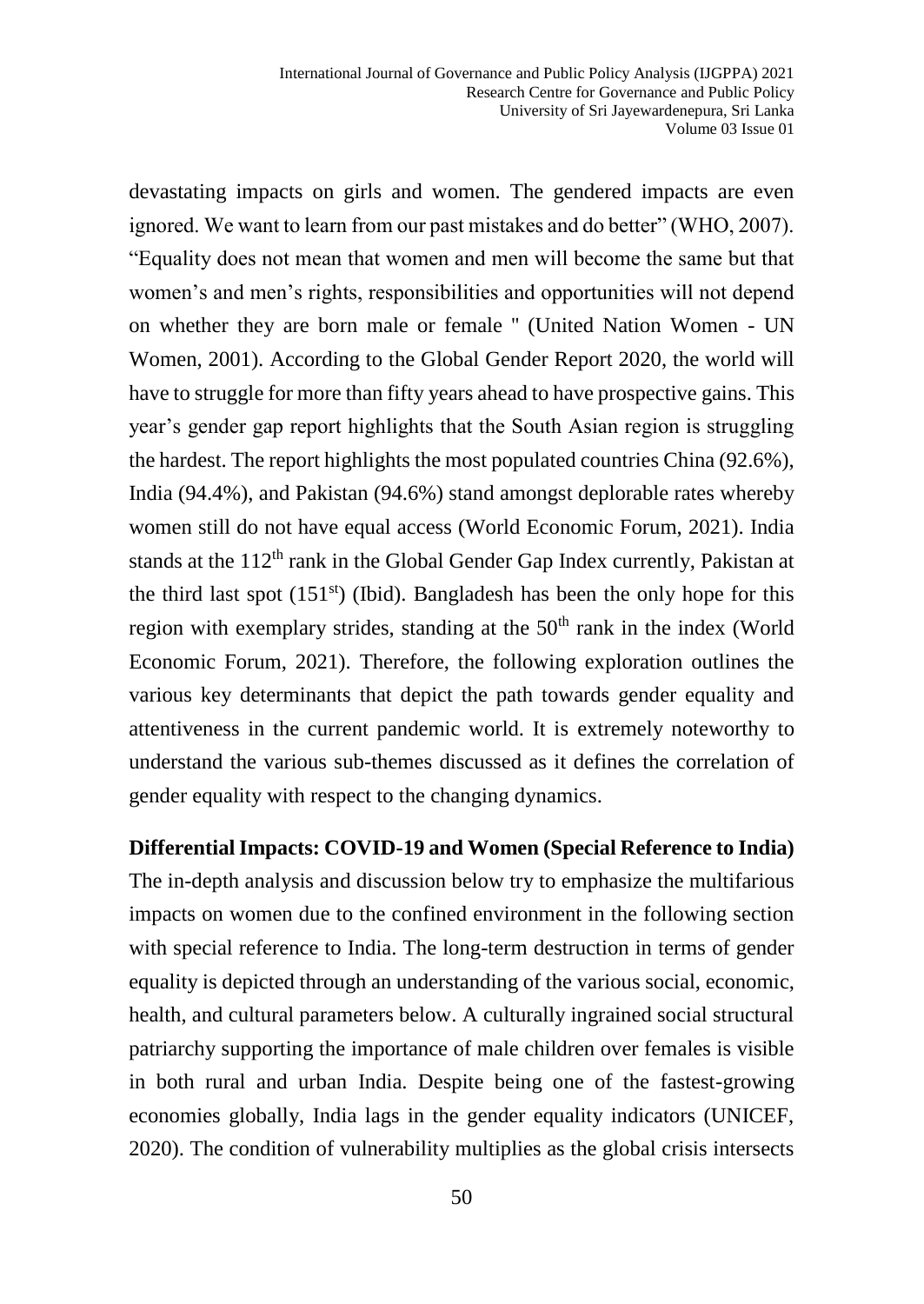with the gendered linkages. The pandemic is a global emergency leading to severe economic social disruptions across the states. The gendered repercussions of this pandemic will be having a rippling effect for decades to come. Severeine Caluwaerts declared that "we think the collateral damage of the epidemic is higher than the damage caused by the epidemic itself" (Masroor, 2020).

#### **The Impact of Economic Repercussions**

The world is moving into a deep recession day by day and is affecting the economies to the core. COVID as a result will be a huge threat to the peripheral and semi-peripheral nations. The large-scale migrations (millions) during the nationwide lockdowns in India were an example of the crisis. Financial markets have been crushing down; the unemployment curve is touching the peak, shutting down business firms and large-scale migrations. The underestimation of the government in relation to the global emergency has been reflected with soaring numbers of unemployed citizens and large-scale jeopardization of livelihoods (Vyas, 2020). International rating agencies have termed this year as India's worst recession period post-independence. "More than 400 million Indian informal workers will be subjected to poverty and loss of livelihoods" (International Labour Organisation-ILO, 2020). Largely, women will be the worst affected as more than 70% of them are a part of the informal sectors (Ibid). Unemployment rates in India were measured up to 26% soon after the world was closed (Vyas, 2020). The female labour participation rate in India fell to 16.1% at the end of 2020 (Kumar, 2021). The unemployment rate for women has come down to 15.8% (De Paz et al., 2020). Migrant outflows added up to be a greater threat for transmissions across the country. India currently stands at approx. 3 crore COVID cases (Ministry of Health and Family Welfare - MOHFW, 2021). It is believed that the entire region of South Asia will have a devastating economic crisis as compared to the last 50 years. Statistics of the lockdown period justified the crash of the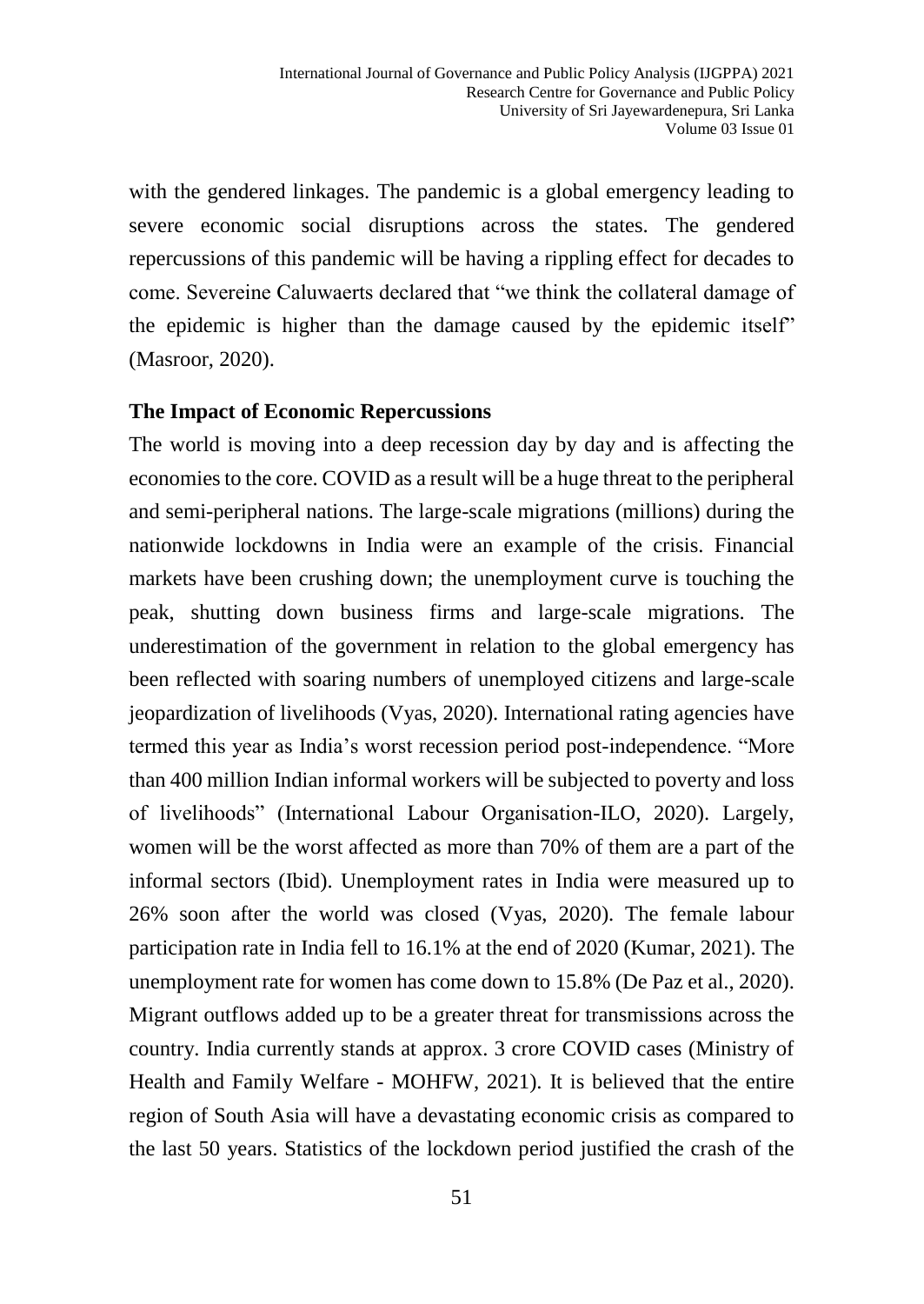economy with supply and demand chains drying up. An expected loss of Rs 32,000 crore (US\$4.5 billion) was estimated during the initial days of lockdown in March due to the outbreak of the virus (Jebaraj, 2020). The government has declared economic packages worth US\$ 280 billion in May 2020 (Jebaraj, 2020). But despite certain reform packages the vulnerabilities have exceeded all levels with more than 14 crore unemployed individuals (Jebaraj, 2020).

#### **Exacerbation of Financial Inequality of Women and its Impact**

In the absence of quick reformative corrective policies by the Indian Government, almost the lives of 600 million women are at stake (Raghunathan & Asadullah, 2020). Social distancing and quarantining features have had severe ramifications on women's employment, especially those who are a part of the existing "vulnerable employment group" (ILO, 2020). With an existing rank of India at 108 under the gender gap index and 139<sup>th</sup> position of female economic participation, women will be further pushed down the ladder for the years to come (Ibid). The World Bank has termed this as 'feminization of income poverty" which will push millions of Indian women into the dungeons of poverty and impoverishment (World Bank, 2020).

The informal sector will be the worst triggered, whereby women hold the most precarious of the jobs such as domestic labour, daily wage earners, street vendors, etc., that account for 90% (ILO, 2020). Adding to this, large-scale non-agricultural jobs are carried on by women in India under the informal sectors. With the lockdown, the Self-Employed Women's Association of India reports that "daily domestic workers from Madhya Pradesh, Lucknow, Kerala, and several other states are facing a lot of trouble" (Ibid). More than 460 women workers were contract or daily earners who are now out of jobs due to this global health shock (ILO, 2020).

Predominantly, service areas such as food, hospitality, tourism, retail have experienced the harshest contraction. Almost 59% of women are reeling under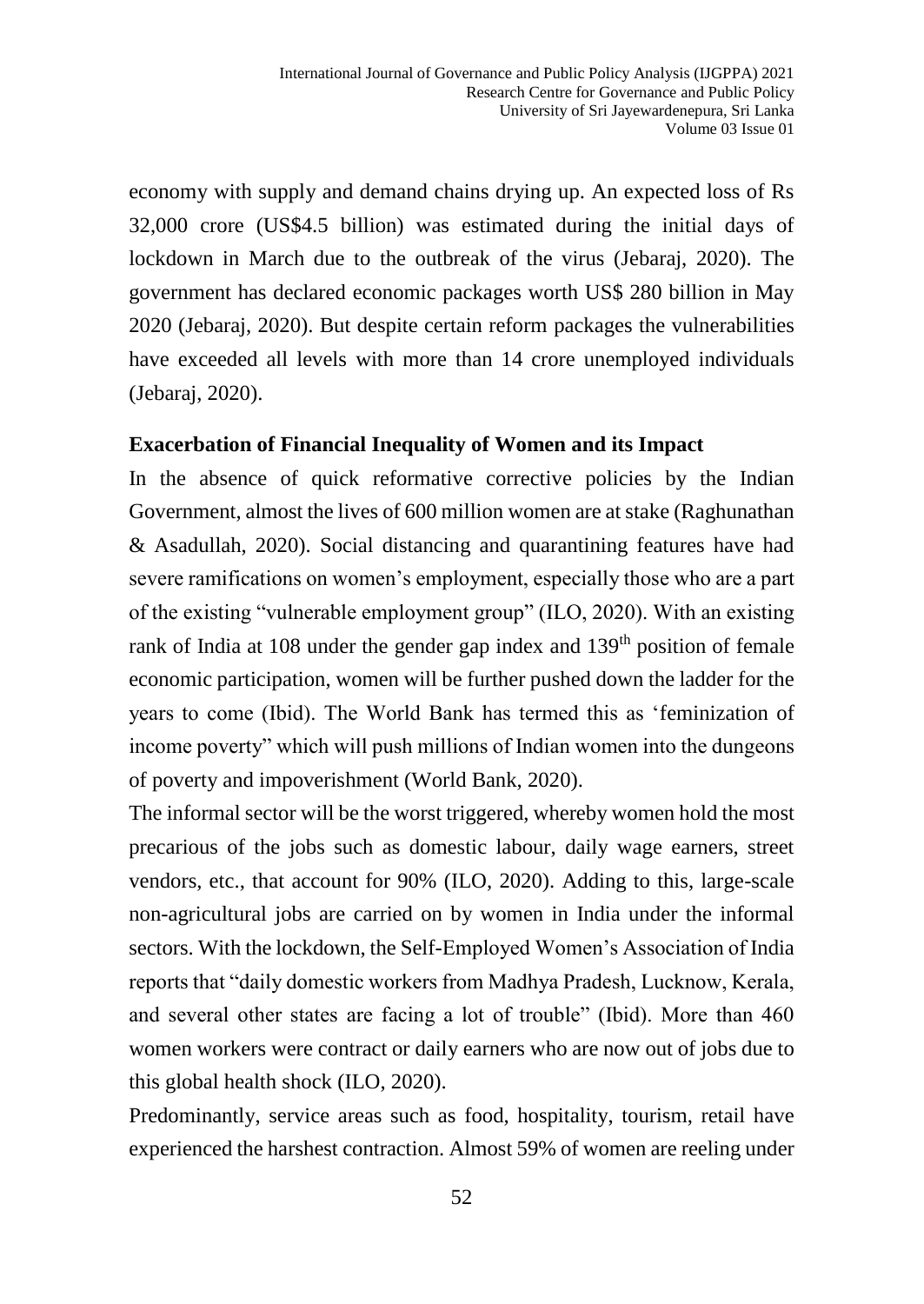closures in the service sectors (Raghunathan & Asadullah, 2020). The absence of any form of social protection or safety net further worsens their positions. The informal women worker is not guaranteed basic labour rights or welfare protection remedies. Thus, women in lower-middle-income countries have been suffering the most. The lack of employment prospects, poor economic status, and poverty have been levelled up by systematic discrimination through sexist state laws for decades (Raghunathan & Asadullah, 2020).

Women's economic autonomy has been one of the major debates of feminists. This exaggerates their financial banishment in a pseudo-welfare colonial state. Lack of economic rights for women along with labour laws to protect them is a necessity for any country to overcome such global hurdles. They are concentrated in low productivity sectors and are at a greater risk of losing jobs, thus pushing them into poverty. With the pre-existing gap of less than 38% of pay, Indian women have been in a setback situation under the confinement measures. As the Institute for Women's Policy Research in the USA had originated the word 'secession' it can be rightly used for India currently (Linda, 2020).

### **The Impact of Unpaid Care Crisis**

Lockdowns have triggered a crisis of care for mothers both in and out of her household. The workload has increased for women and mothers specifically with closures everywhere, 1.5 billion children are back home due to largescale school closures (UNESCO, 2020). This in turn has widened the learning inequality gap, continuity, and equity for children whereby 1.8% of the world's student population is being affected by school shutdowns (UNESCO, 2020). As a result, the social norms have further deepened their roots by reiterating the role of women as primary caregivers. "If femininity is visualized as space, then that space was increasingly being occupied by motherhood, to the point where, by the mid-nineteenth century, powerful makers of cultural meanings considered femininity to be synonymous with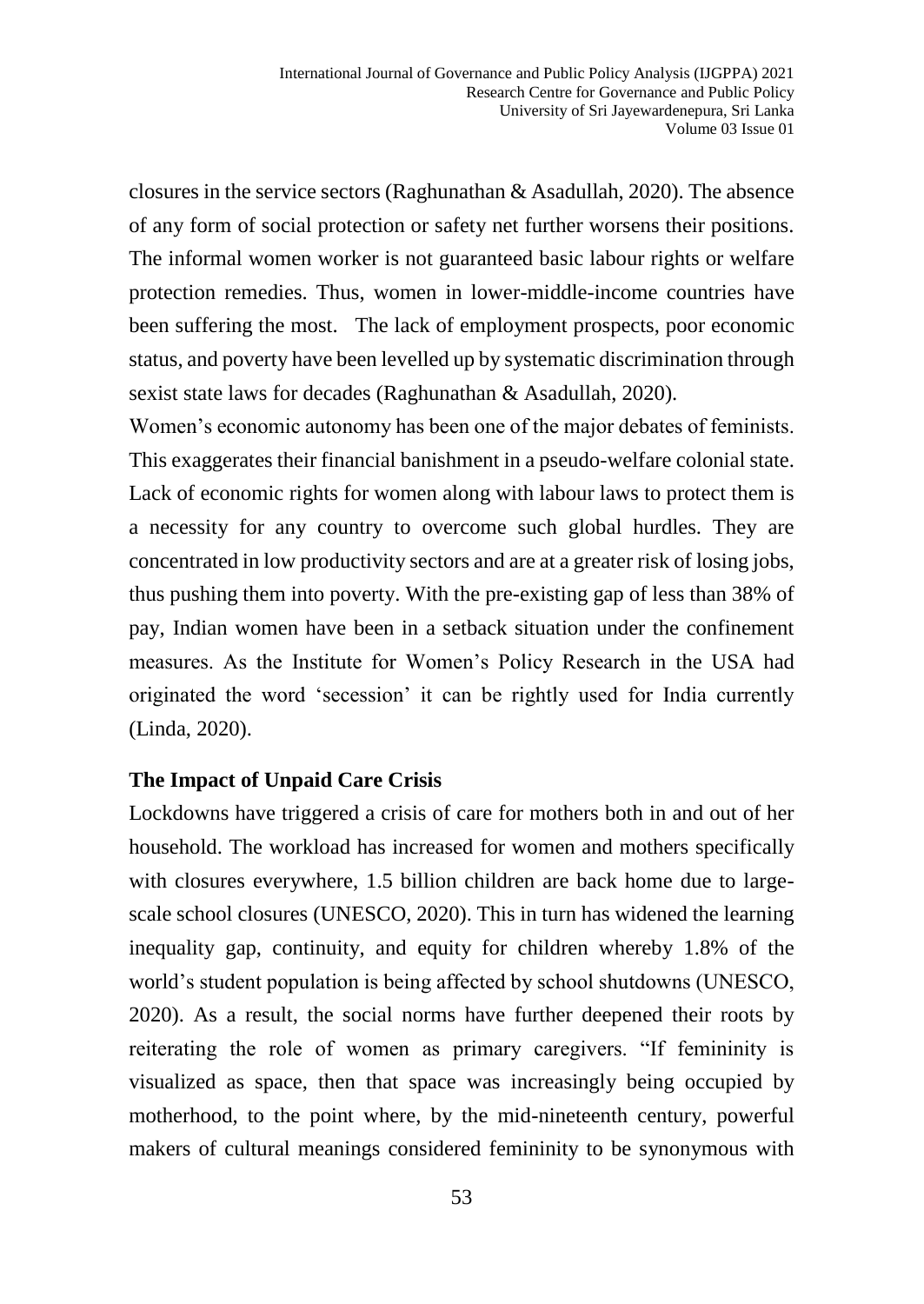motherhood" (Yeo, 1999). Hence, being a mother, the sole responsibility is on her for all kinds of caregiving duties. Single mothers or parents are being submerged in a stress-pressure tank every single day since closures and confinement became the reality. With the increasing burden of taking care of children, infants as well as elderly people, women are forced to drop out of their jobs. Further, single mothers or parents who are forced to continue work have chances of greater infection and become carriers due to a lack of social distancing. The repercussions are extremely high on women's economic, social, political, and mental status amidst this 'drudgery of unpaid work' (Chauhan, 2020).

In India, more than 80% of unpaid care work and domestic work is the sole responsibility of women (ILO, 2020). COVID-19 has dramatically increased the duties of unpaid domestic work. The unpaid care crisis has disrupted the lives of women. Thus, even in the case of a working woman, the pressure has magnified in terms of handling work from home and domestic responsibilities. The Organisation for Economic Cooperation and Development (OECD) statistics has calculated the unpaid working hours of Indian women, whereby "351.9 min/ day is spent as compared to 51.8min/day for men" (as cited in Chauhan, 2020). Thus, the feminist economist's school of thought scrutinises the gendered version of power within families, which pushes women into this unpaid care crisis. Men are more privileged in terms of not shouldering responsibilities at households and controlling the resources and assets contrarily. The idealism associated with women, in turn, forces her to fulfil these roles of the unpaid burden of work throughout her life. The unequal resource allocation intensifies in the absence of property rights for women as well. Financial burdens or independence largely affect women of India as decision-makers. Consequently, with lower labour force participation, lack of assets, poor economic status, etc., women are drawn into illiteracy and poverty. With the new normal norms of social distancing, the online transition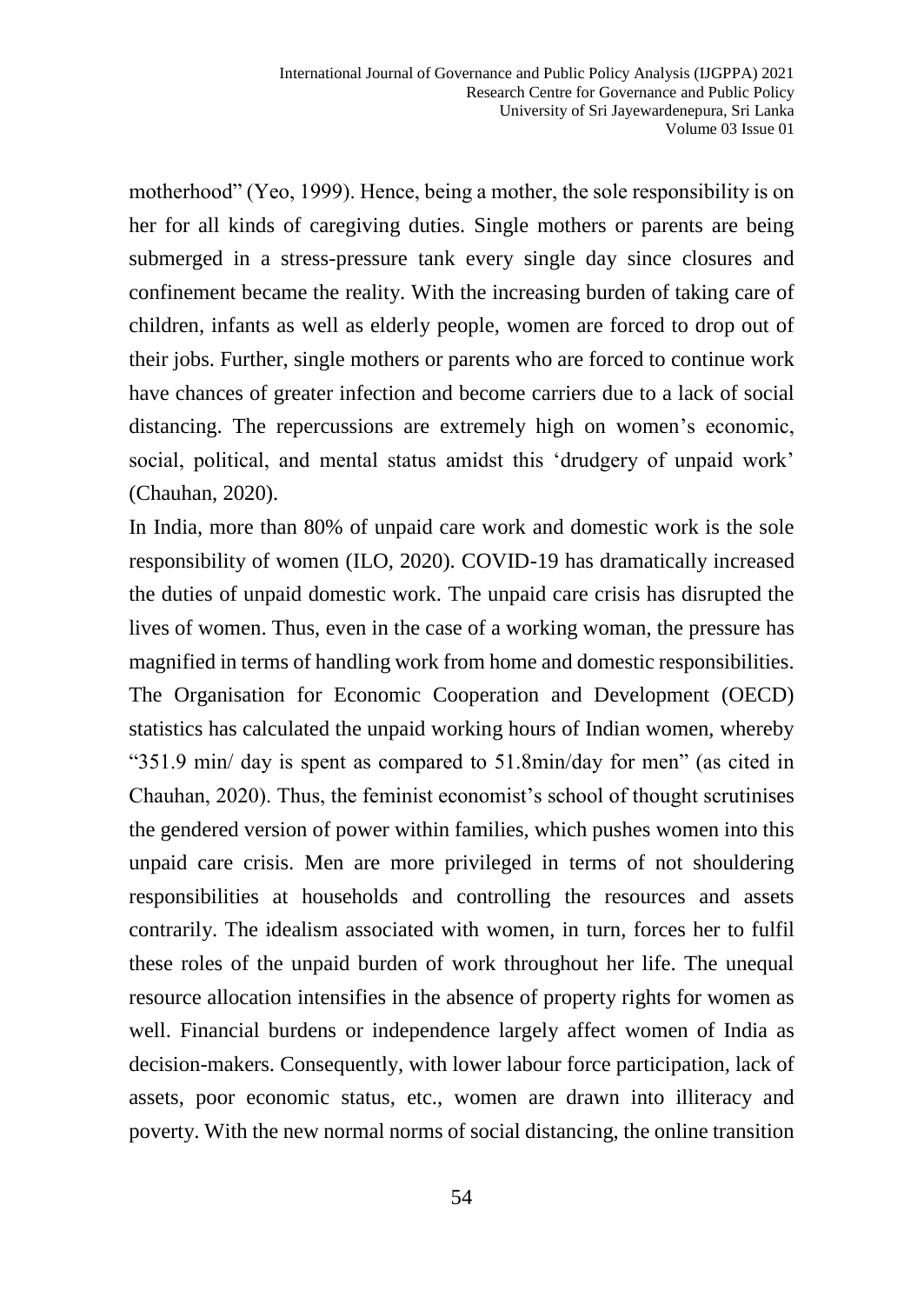of work from home has further pressurised women to fulfil all commitments. But a ray of hope has been shining at various intervals with the traditional domestic chores being shared by the male partners to some extent. Such role reversals may be a sign of positivity for the larger goal of empowerment of women amidst this crisis.

#### **The Impact on Female Frontline Health Warriors (Care for Caregivers)**

The pandemic primarily has uncovered the fragility of the existing health structures in South Asia and has brought in front the care crisis paradigm. The frontline health workers who amount to almost 75% of India's caregivers are at the forefront of all brutalities and inequalities (Gupta & Chatterjee, 2020). The ILO has highlighted the trauma under which 75% of the global frontline workers are battling the war for humans. Various health monitoring bodies state that men have been more prone to coronavirus in terms of morbidity, women health care workers are more in number and thus at a higher risk. The risk of high exposure to the COVID-19 positive patients has been highlighted with 40% of Indian health warriors getting infected (ILO, 2020).

The gendered health workforce received a spotlight with nationwide lockdown and public outcry. National breaking news headlines were all about the stigma, discrimination, and violence the health warriors were facing from families and the community. India had the highest incidents of attacks on health workers, whether assaults on doctors in Kerala (both male and female), stones pelted at health workers, civic officials in Madhya Pradesh, or police officials and quarantine teams of health workers being assaulted in Bangalore (The Wire, 2021; Murray, 2021). More than one-third of attacks globally took place in India involving doctors, nurses, Accredited Social Health Activists- ASHA workers, community self-group volunteers, civic officials, law protectors (Safeguarding Health in Conflict Coalition - SHCC, 2021). The overlooked warriors of the pandemic also include the biggest source of community health supporters. The Self Help Groups such as Anganwadi workers, Accredited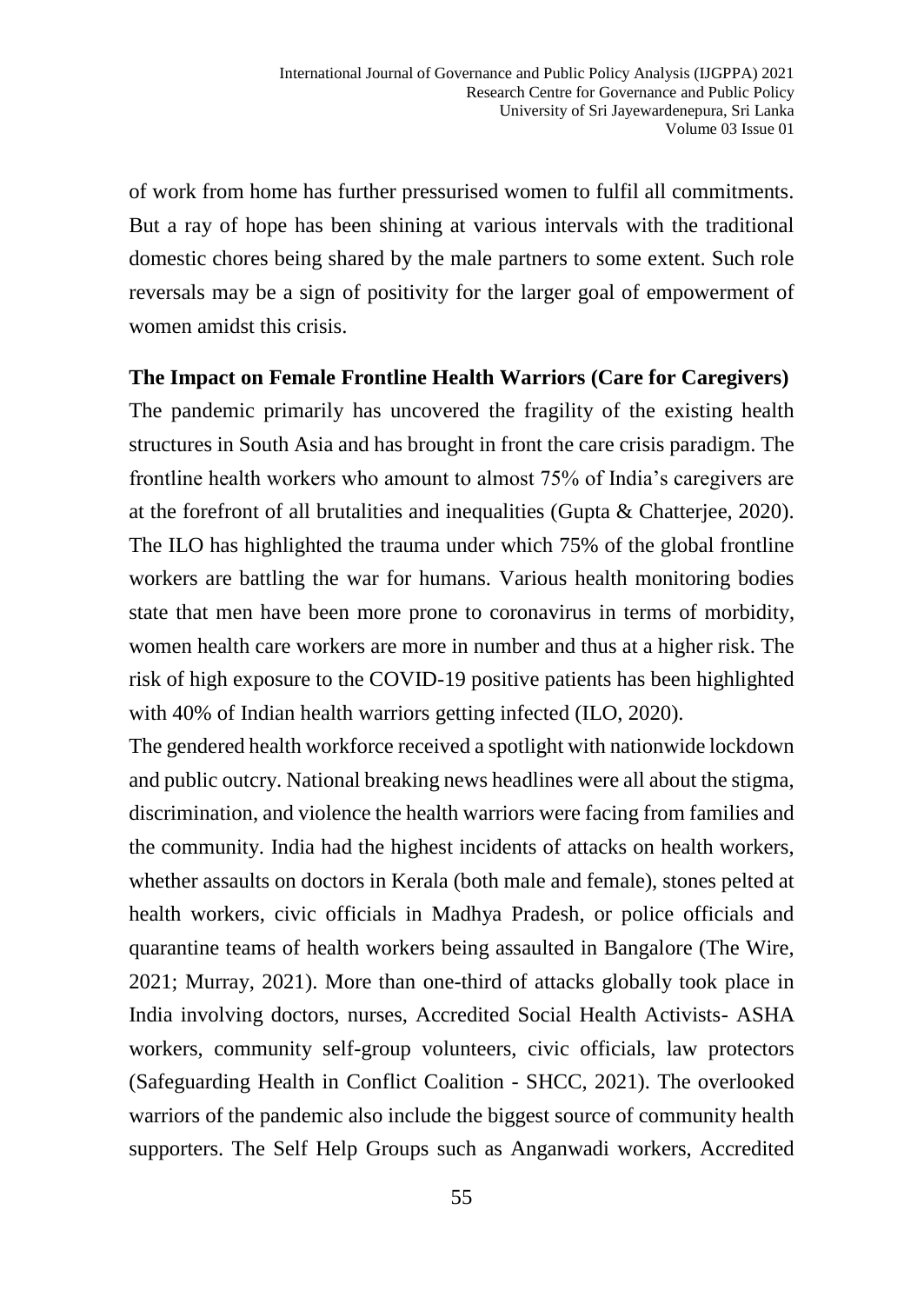Social Health Activists (ASHA) workers are lifelines for the heart of the country (Grown & Carolina, 2020). The National Rural Livelihoods Mission, which has been running under the aegis of the World Bank, has mobilized female health workers across the interiors. "The women's movement that started as a leap of faith some 15 years ago has proved to be an invaluable resource in these difficult times'' (De Paz et al., 2020). Lack of masks, sanitizers and most important well-fitted PPE (Personal Protective Equipment) kits were part of the non-compliance protocols that added to the threat. Ill-fitted PPE kits, unisex versions, etc., make them more prone to infection facing long hours of jobs. Further, challenges of menstruation while on long hours of duty in these kits act as mental and health stressors. The multi-dimensional toll on caregivers in the form of social, emotional, mental, spiritual, financial, and physical wellbeing gets worse due to a lack of agency and protective policies (Connor et al., 2020). Despite several reminders by WHO to incorporate women's knowledge, the Indian governance structure for ages has been unable to do so. Despite Nirmala Sitharaman, the Indian Finance Minister who heads the COVID-19 Economic Response Task Force, only two female representatives are a part of the national Public Health Experts Committee on COVID-19 in India (Jebaraj, 2020). Such inadequate women's representation, their unheard voices add up to the existing vulnerabilities.

## **The Impact of a Shadow Pandemic: Gender-Based Violence (GBV) / Intimate Partner Violence (IPV) on Women/Girls**

It has been demonstrated that the magnitude of pandemics and epidemics and their implications are different for both men and women. The shadow pandemic of gender-based violence across the globe is a unanimous threat (Peterman, 2020). Confinement and lockdown resulted in increased domestic violence within the patriarchal households of India which was not a surprise (Peterman, 2020). Mobility restrictions further chained women with the abuser and debilitated them to search for safe spaces. The UN Secretary-General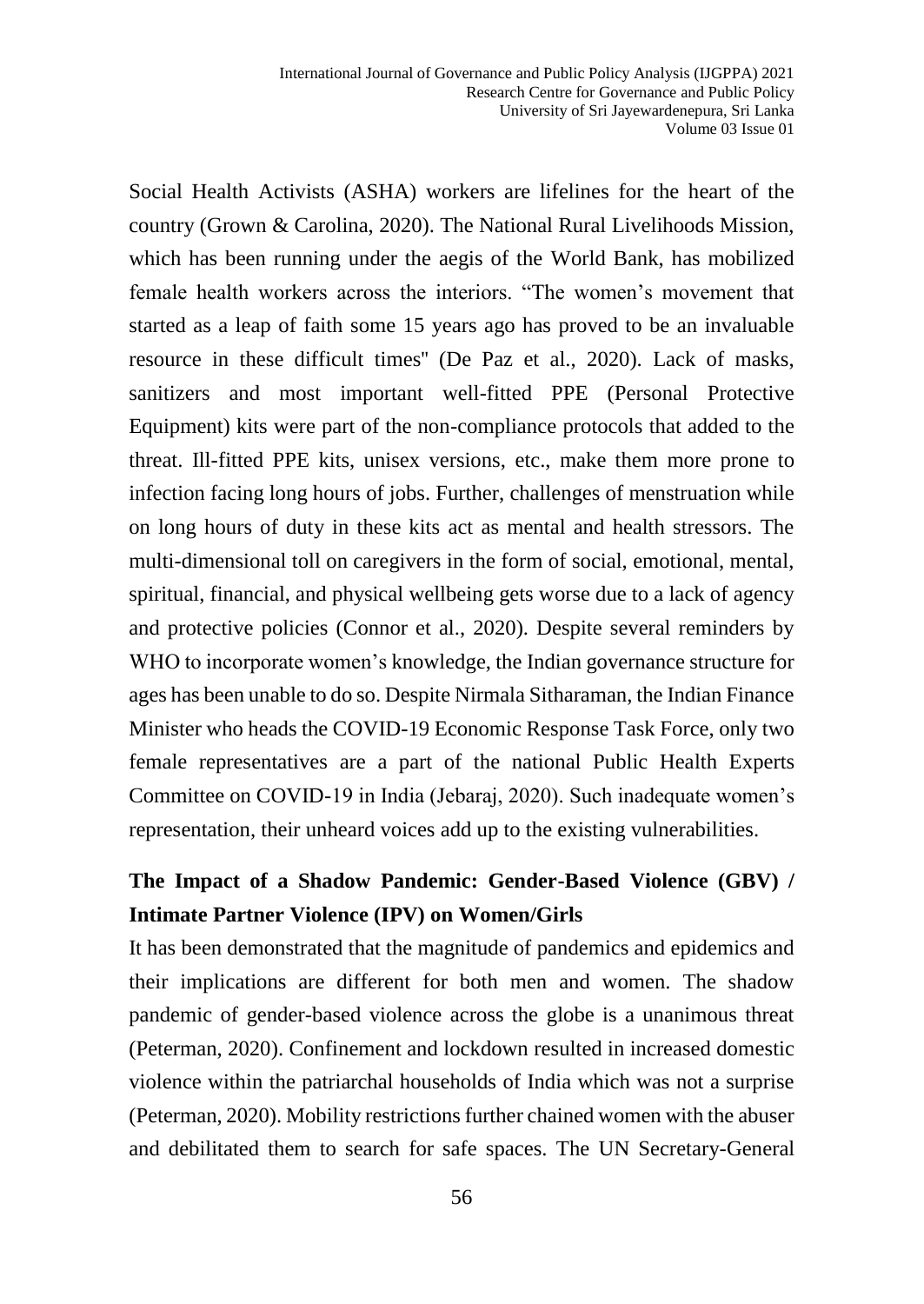called for a 'global ceasefire on GBV' focusing on how the pandemic will impact females in a lopsided manner that will resonate for decades ahead (Ibid). More than 85% of Indian women faced forms of brutal violence during the lockdown period (Ghoshal, 2020). The danger rises when the abuser and the victim co-habitat for a long period due to extended confinement measures. Sexual and IPV may even not leave children and teenagers being affected physically and physiologically. Victims are twice as likely to have an abortion, go into depression and develop self-harm tendencies. This acts as a vicious cycle, whereby childhood traumas of violence can be reiterated in future actions.

High girl child dropouts from schools force them to shoulder responsibilities within the patriarchal structures of interiors, and the risk of abuse increases (United Nations, 2020 April 7). Minors are pushed into marriages further exposing them to large-scale IPV, early pregnancies and threat to life (Peterman, 2020). UN report states that 243 million women have been subjected to sexual/domestic violence in the past 12 months (OHCHR, 2020). The National Commission for Women (India) has witnessed an increase in complaints almost ten times more in the period of lockdowns (Krishnakumar & Verma, 2021). "Women are predominantly victimized and confined to isolated homes with abusive partners whose coercive and physically violent tendencies are enabled and further inflamed by economic stressors" (UN, 2020). Fear is that states may 'deprioritize gender-based violence during the pandemic', (The Office of the High Commissioner for Human Rights - OHCHR, 2020) due to lack of access to justice mechanisms. This corresponding human rights crisis has not been acknowledged by the policymakers within the nation.

#### **Decoding Lockdown Justice Mechanisms and its Impact**

The global pandemic has decoded the weaknesses within the existing justice apparatuses. Access to justice has been restricted at a large scale. The rising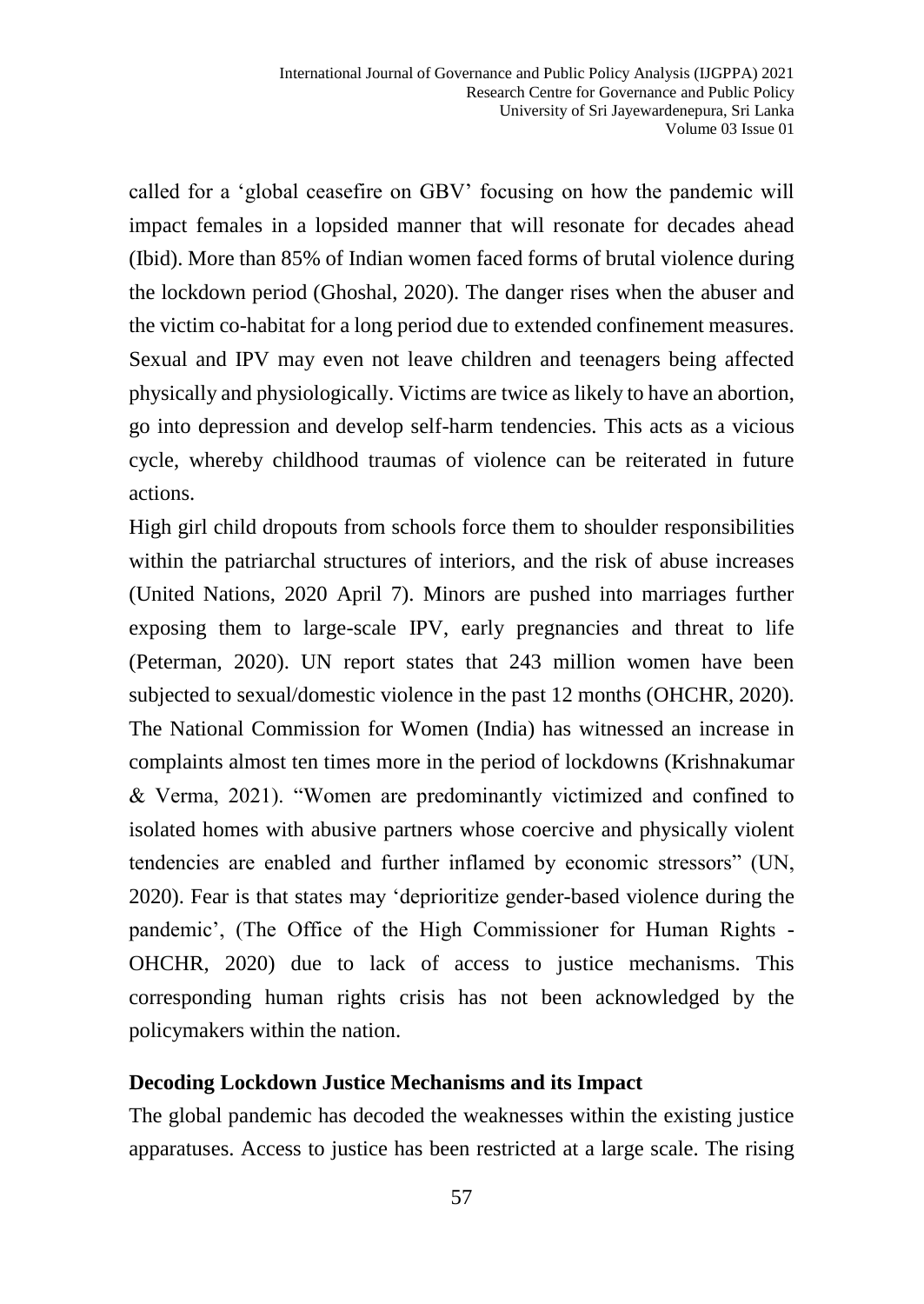cases of GBV have been affected largely due to the lack of access to justice delivery resources due to confinement strategies of the government. The curve of IPV (Intimate Partner Violence) and DV (Domestic Violence) has aggravated the gendered atrocities and abusive relationships. Due to lock down all access to legal aid was restricted for women. Resources have been diverted to take care of the health exigencies and due to the shutdown of borders all across, threats increased for forcibly displaced women, girls, and migrants largely (OHCHR, 2020). Lack of legal status identity has hampered the empowerment strategy of several Indian women. All sorts of government schemes, benefits, health services, etc., are based on such legal documents. 70 million poor women in India lack a basic ration card for their daily needs (Jebaraj, 2020). Nearly, 53% of poor women have been excluded from the government's COVID cash transfer schemes due to a lack of legal documentation (Ibid).

Further, the way justice is delivered has also witnessed revolutionary digitalized changes, whereby many states in India have temporarily postponed lesser important court cases and hearings. Electronic justice (virtual courts) is being used for extremely important legal issues. Such remote access to justice through ICT tools has socially distanced women from law and justice. Women largely in India suffer from the digital gap, that is lack of basic technological know-how, access to smartphones, the internet, etc., that further restrict her (Bhattacharya, 2020). Henceforth, the lockdown of the judicial machinery has halted the justice delivery systems in India.

#### **The Gendered Impact on Educational and Digital Gap**

The pandemic has further multiplied the inequalities in areas of education and health services for future generations too. With nationwide closures and confinements, 1.6 billion children are out of school, out of which 3.2 million are from India (UNICEF, 2020). The girl child dropping out probability is higher in households that are suffering a large-scale economic crisis (National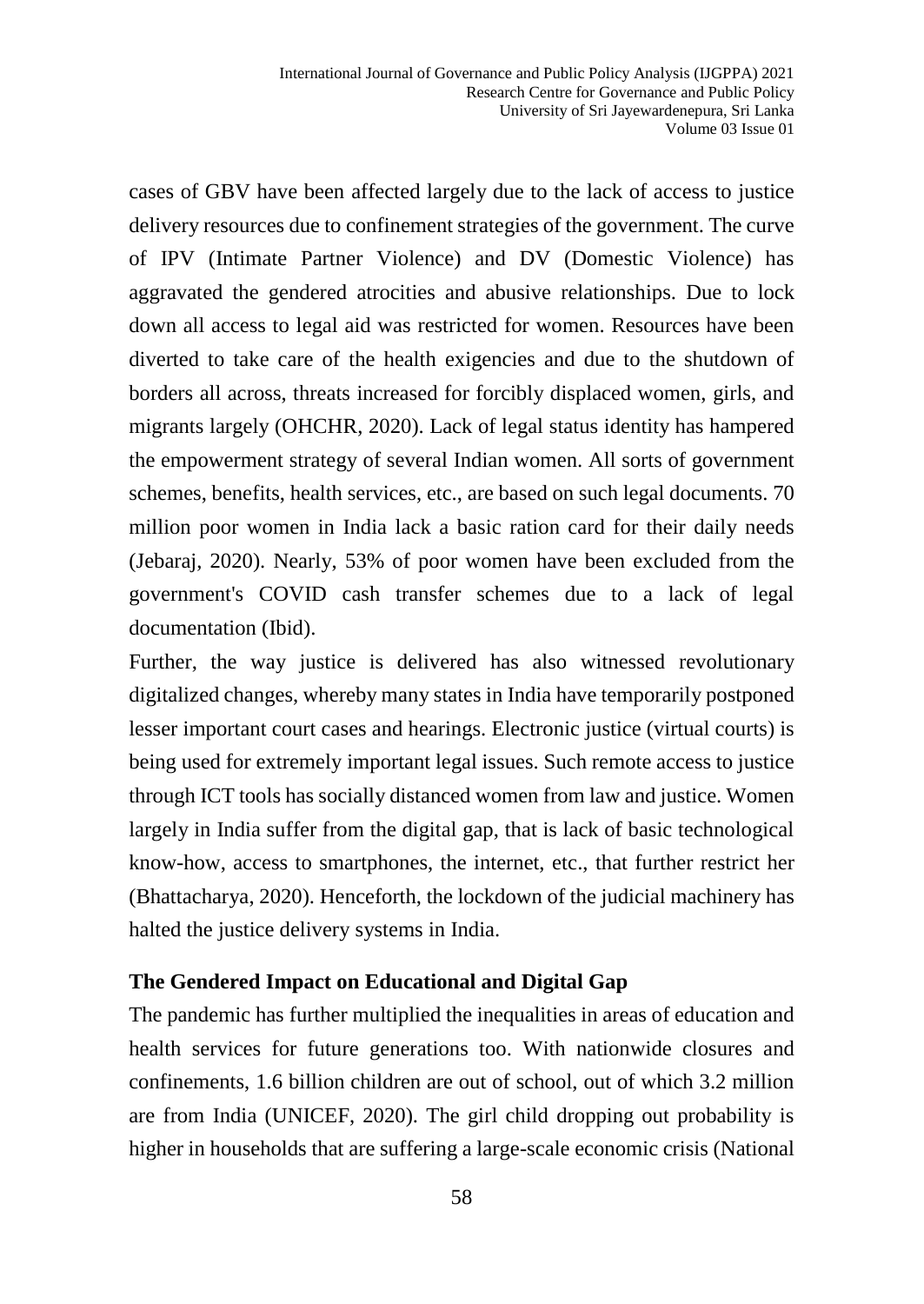Women's Law Centre-NWLC, 2007). The remote access of education questions the accessibility and affordability for all segments of the population in low to middle-income countries. India's schooling system is the secondlargest in the world after China; sadly, the girl child illiteracy is equally high. Currently, the statistics of female dropouts of school in India is 3 million out of which 40% were from the adolescent girl's group (Sonawane, 2020). As secondary education is not free in India for the age group of 10-19 years, the net enrolment ratio of girls is extremely low (Sonawane, 2020). "Women and girls, who often experience the highest rates of illiteracy and school dropouts are further debilitated and disadvantaged" (Cornia et al., 2020). School dropouts due to domestic responsibilities amount to more than 30% of females (Sonawane, 2020). Post pandemic pressures may further permanently cut them off from all sources of formal education due to a lack of financial resources and economic adversities. Thus, low educational attainment leads them into a vicious cycle of long-term exploitations in the form of financial inequality and exploitation. The ill-effects are early marriage and underage motherhood which are common characteristics in the states of Uttar Pradesh, Bihar, Rajasthan, West Bengal in India (Jebaraj, 2020). Not forgetting that largescale migrants amounting to 1.5 million belong from such states who have been financially crippled due to the closures (Jebaraj, 2020). Households divert resources from educational goals to meet the immediate struggle of livelihood. Economically, overstrained families believe in marrying off their daughters as a safety net. India bears the highest child bride rates that are 23 million and is predicted to double up due to COVID-19 (UNICEF, 2020).

To further worsen the inequality is the wide digital gap faced between men and women. The data from the International Telecommunication Union (ITU) declared that globally 48% of women use the internet as compared to 58% men (Organisation for Economic Cooperation and Development- OECD, 2018). The World Economic Forum (WEF) further depicts the gendered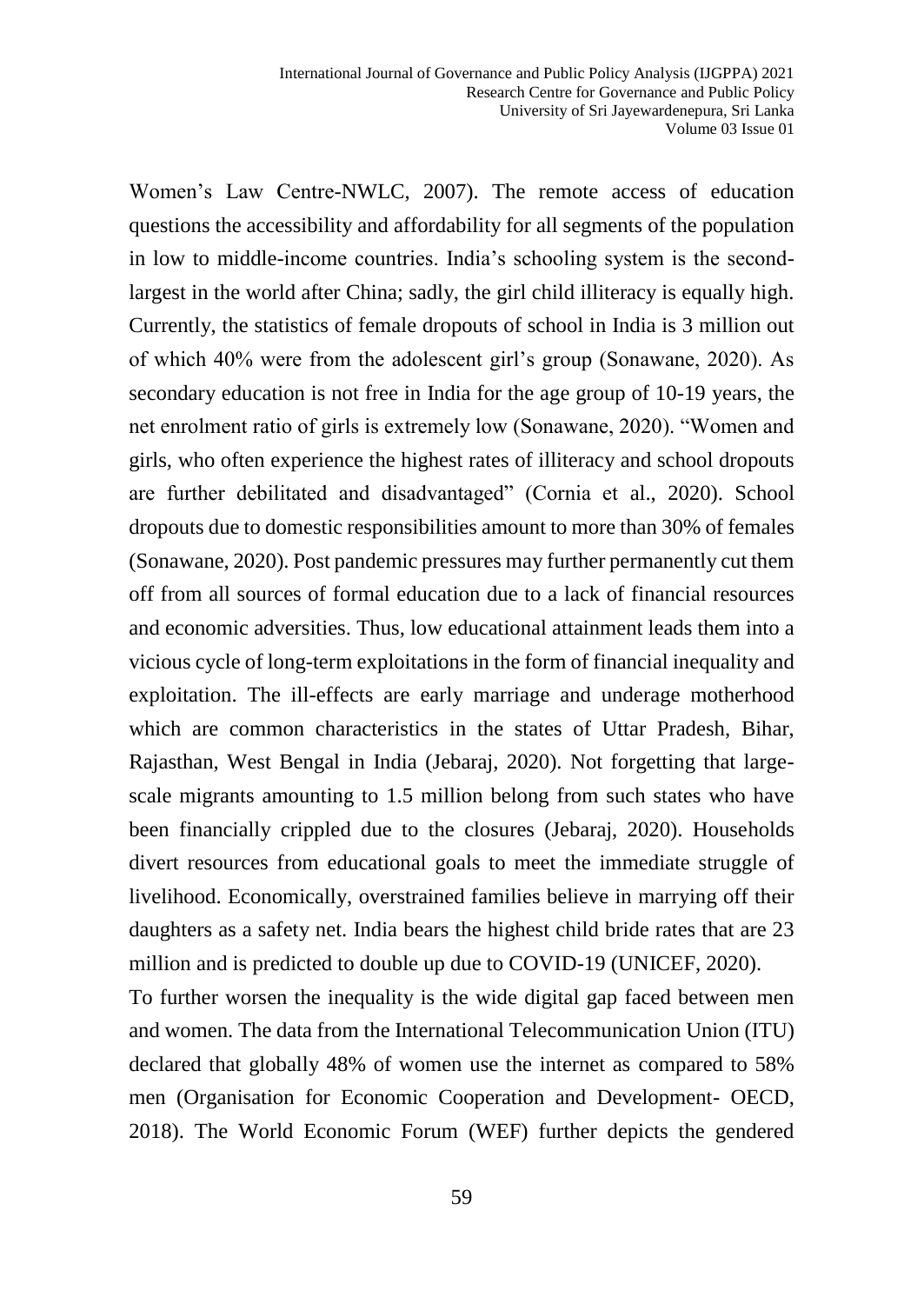version of educational subjects such as science and technology, whereby only 3% of graduates in ICT, 5% in Mathematics, and 8% in Statistics were women in 2019 (World Economic Forum, 2021). The large-scale digital transition of the world has further broadened this gap in developing countries.

The world has been digitally divided despite the waves of globalization encompassing the nation-states. Less than 15% of households in rural India and 42% urban India have access to the internet (ITU, 2019) based on the discretion of men. Due to affordability and social ideologies this divider acts as a strong barrier in times of this global struggle. Thus, access to online education, justice delivery mechanisms; health services are all virtually available that may be inaccessible for women in such countries. This vicious cycle of lack of access to schools, forced child marriages, gender-based violence deepens gender inequality will lead to an "intergenerational cycle of poverty in India UNICEF" (UNICEF, 2020).

#### **The Impact on Reproductive/ Sexual and Mental Health Consequences**

Apart from the economic recession as the greatest fear, women globally are falling prey to ill health in the absence of adequate quality health services. The pre COVID status quo in India in terms of reproductive health care services has been negligible in a country whose health care spending is 1.5% (Jebaraj, 2020). The sprint towards being an economic giant leaves behind the right of healthcare. Hence, health vulnerabilities will be sharpened by the commotions of reproductive, sexual, and emotional care services. Past experiences such as the SARS had resulted in maternal and neonatal mortality complications (World Bank, 2020). The new normal is characterized by lockdowns pregnant women are unable to access services round the clock that adds up to complications for delivery. Maternal concerns are time-sensitive in nature. Further, the human body goes through a lot of changes during pregnancy, the fear of getting infected forces mothers to avoid the essential Antenatal Care (ANC)/Prenatal care (PNC) visits as well as opt for riskier home births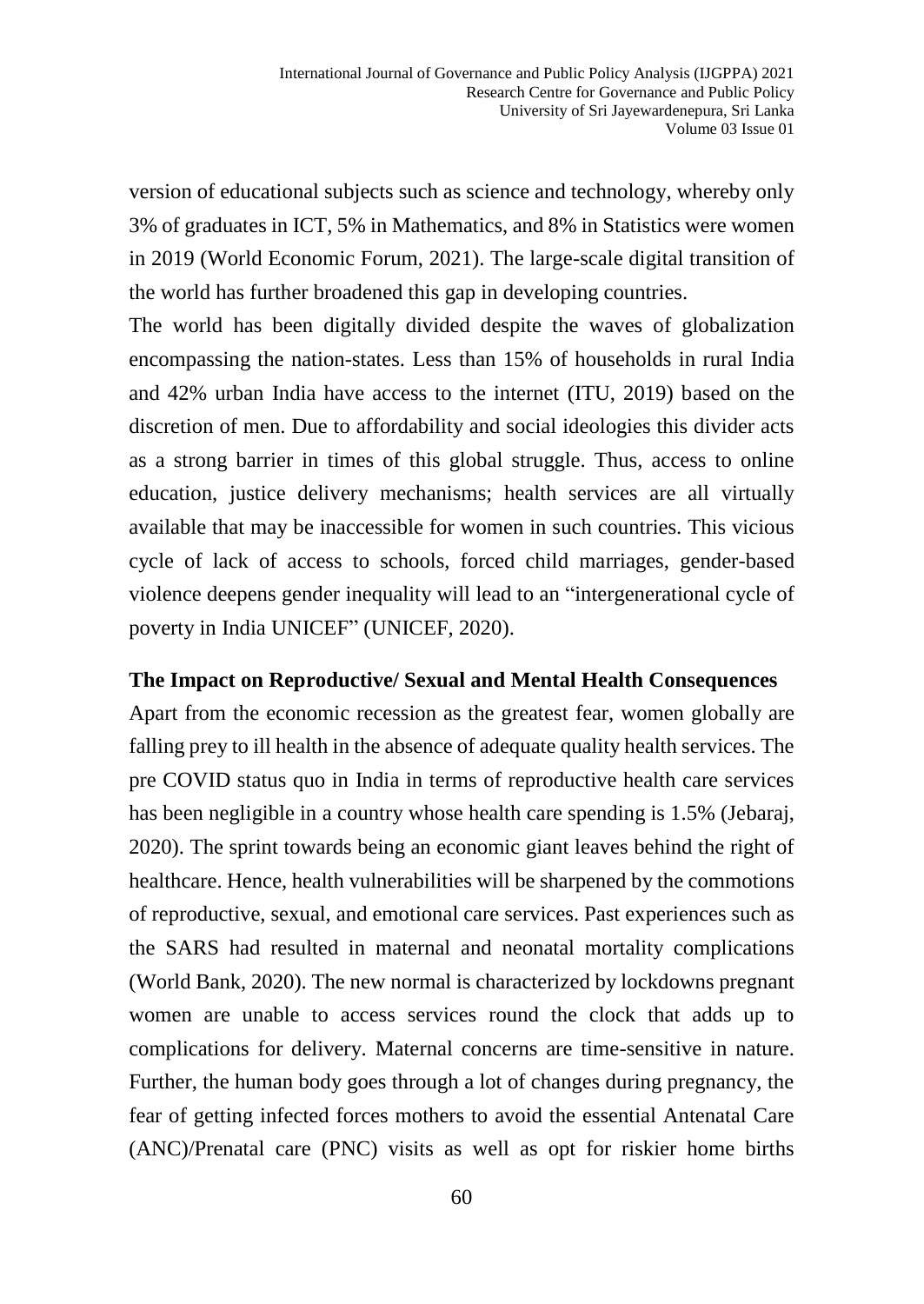(Sharma et al., 2014). Studies have shown that teenage unwanted pregnancies have been on the rise due to sexual violence along with sexual transmission diseases (Ghoshal, 2020). Several government initiatives to promote maternal and child health have been suspended due to the rules of social distancing such as Janani Suraksha Yojna, Integrated Child Development Schemes are essential health schemes in India. There has been a disruption in the essentials of contraception, family planning measures, and other birth control measures. At this juncture, essential health care rights such as abortions stand suspended (Ellington et al., 2020). Thus, resorting to unsafe local quacks etc., has led to higher rates of deaths during such global health pandemics. "Pregnant women infected with SARS-CoV-2 (Severe Acute Respiratory Syndrome Coronavirus 2) are at greater risk for severe illness when compared to nonpregnant women with SARS-CoV-2, including increased risk of hospitalization" (Ellington et al., 2020).

With the state diverting all resources to meet the pandemic exigencies, rise in MMR is the obvious conclusion. Uttar Pradesh is such an example, with a huge population and lack of medical services leading to a peak of MMR almost 1.8 times the national average (Sharma et al., 2014). Almost 80% of the deliveries thus are home births with only one-third receiving adequate ante and postnatal check-ups etc., (Sharma et al., 2014). Despite men and women of the same ages sharing similar years of life, the morbidity rate risk is higher for women (WHO, 2007). The pandemic has crumpled the reproductive and sexual health rights movement. Thus, the burdened and underfunded health care system of India has been exposed largely.

"Gendered differences in mental health disorders outside of the disease outbreaks exist largely due to structurally imposed strains on women. Sociological research on women's social roles hypothesizes several sources of chronic stress: empathic vicarious stress, lack of social support, workforce participation, parenthood, and caregiving responsibilities" (Williams &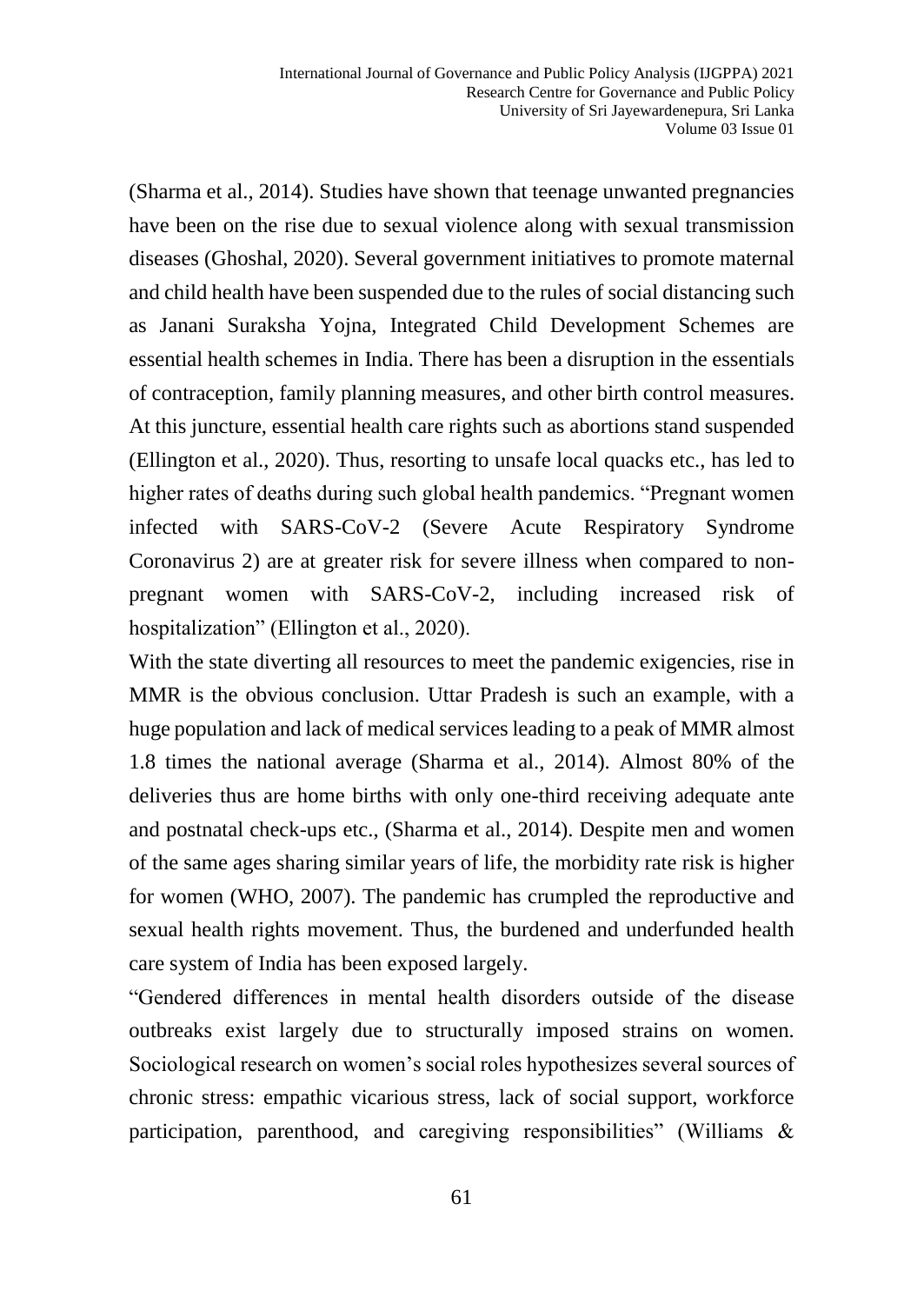Kurina, 2003). Depression and anxiety orders coupled with undernutrition for both the mother and child make them more vulnerable. Thus, the pandemic has likely aggravated the feeling of lack of autonomy, mental well-being, stress, and anxiety amongst women largely which enhances the feelings of disempowerment. The health care warriors or caregivers during this pandemic who hold more than 70% of the workforce have been experiencing stress, burden, anxiety, mental disruptions largely (ILO, 2020). The implication on gender in terms of mental health becomes extremely crucial for all kinds of governance strategies.

#### **The Impact on Voice and Agency - Gender Representations**

Women have been treated to be voiceless as a result of the gendered social constructions that define men to be more rational. Hence, the pre-existing gaps in the agency will be expanded in the wake of the pandemic. Feminist critics have questioned the denial of power to take decisions by women and act on them for their self-welfare. The need to involve the voices of women in case of health emergencies is needed as they provide an in-depth understanding of the needs of the community. Past cases showed that a lack of representation of women's voices led to unfair mitigation policies and programs (The African Development Bank Group - AFDB, 2015).

Even though, women hold the maximum positions at front line levels in terms of community interaction they are the most underrepresented. Similarly, in the case of the Self Help Groups (SHG)'s in India, they act as an underlying link between the rural populations and the government. Sadly, the health workers in India are facing discrimination at every end and still battling out COVID-19 without being taken into cognizance (Murray, 2020). The broader goals of equality and justice are upheld with adequate representation of women as decision-makers. This helps in altering the gendered power constructions that pose men as better leaders and decision-makers. An inclusive mitigation and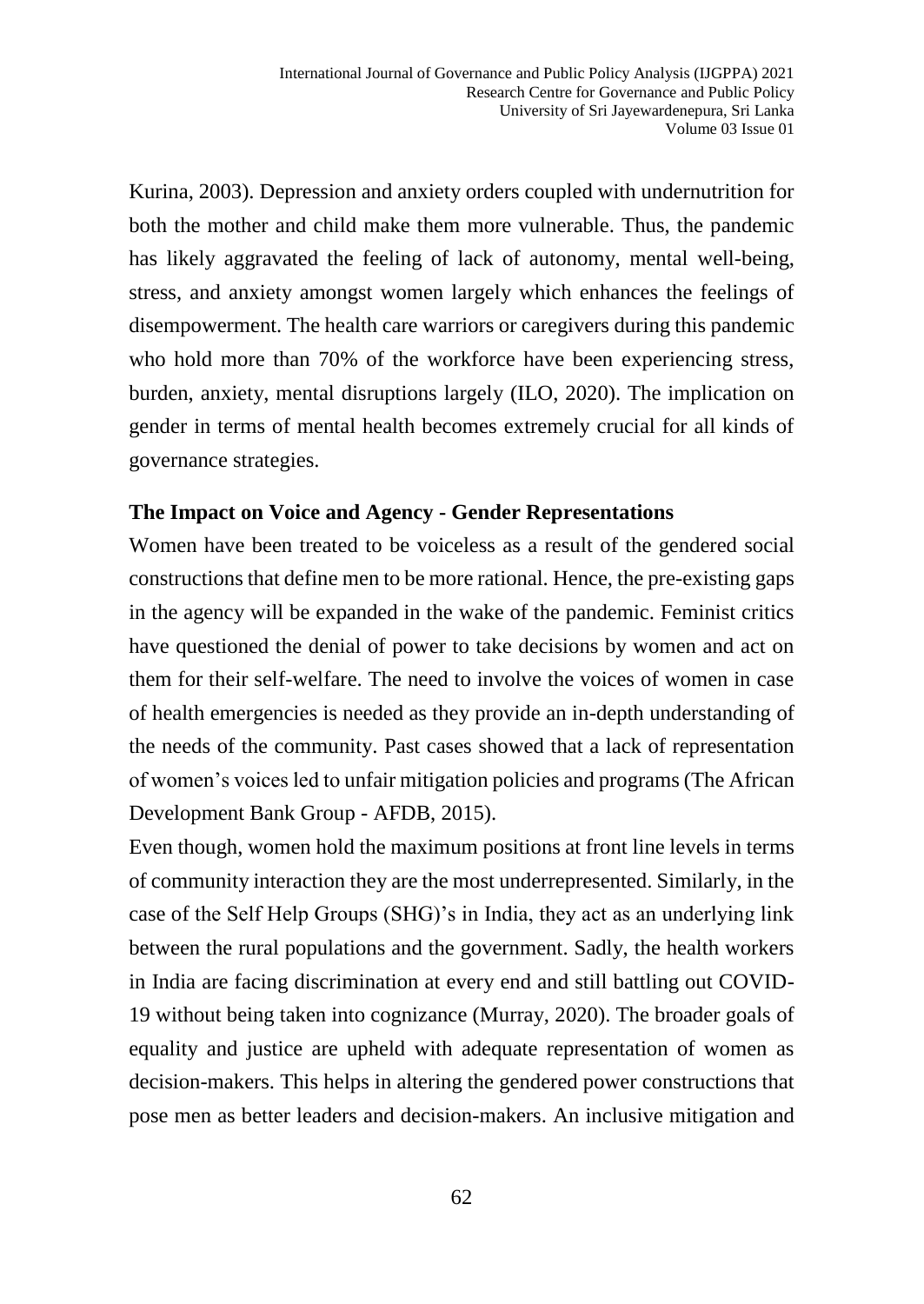recovery stratagem should focus on gender-disaggregated data that is largely missing in the current health crisis.

India can set up an idol example by promoting its local governance structures with women leaders at the forefront. The Sustainable Development Goals (SDG) also has shown importance of the political leadership of women. All forms of good governance need to have an equal representation of its genders in order to support ethical, equitable, and impactful leadership roles. Decades of women's exploitation seek an overthrow of the power imbalances by providing a strong voice and agency to women at domestic, grassroots, local, national, and international levels. "Women's leadership, in particular, can be a key source of innovative and sustainable public health responses in such times" (Organisation of American States - OAS, 2020).

## **Conclusion and Recommendations**

In conclusion, the study has drawn instantaneous attention to the exacerbation of gender inequality. In summary, it has tried to illuminate the relation of global health to gender inequality in relation to COVID-19. Various existing literature has been used to define the objective of the paper. The paper then analyses and discusses in detail the differential impacts of the pandemic on gender inequality with special reference to India. Thus, the study has looked into the correlation of COVID-19 with the key parameters that are voice and agency, economic power, and self-identity that have defined gender inequality for a long time. By virtue of being the face of the marginalized sexes, women have faced challenges ranging from the access of basic rights in terms of health services, access to justice delivery mechanisms to economic exploitation etc. The above analysis has tried to highlight the differential impacts of COVID-19 on various social, economic, and health systems that aggravate genderbased differences and are interdependent. The clubbing of these factors has collectively aggravated the gender inequality concerns. The global public health threat is witnessing a restructuring of the pre-existing determinants and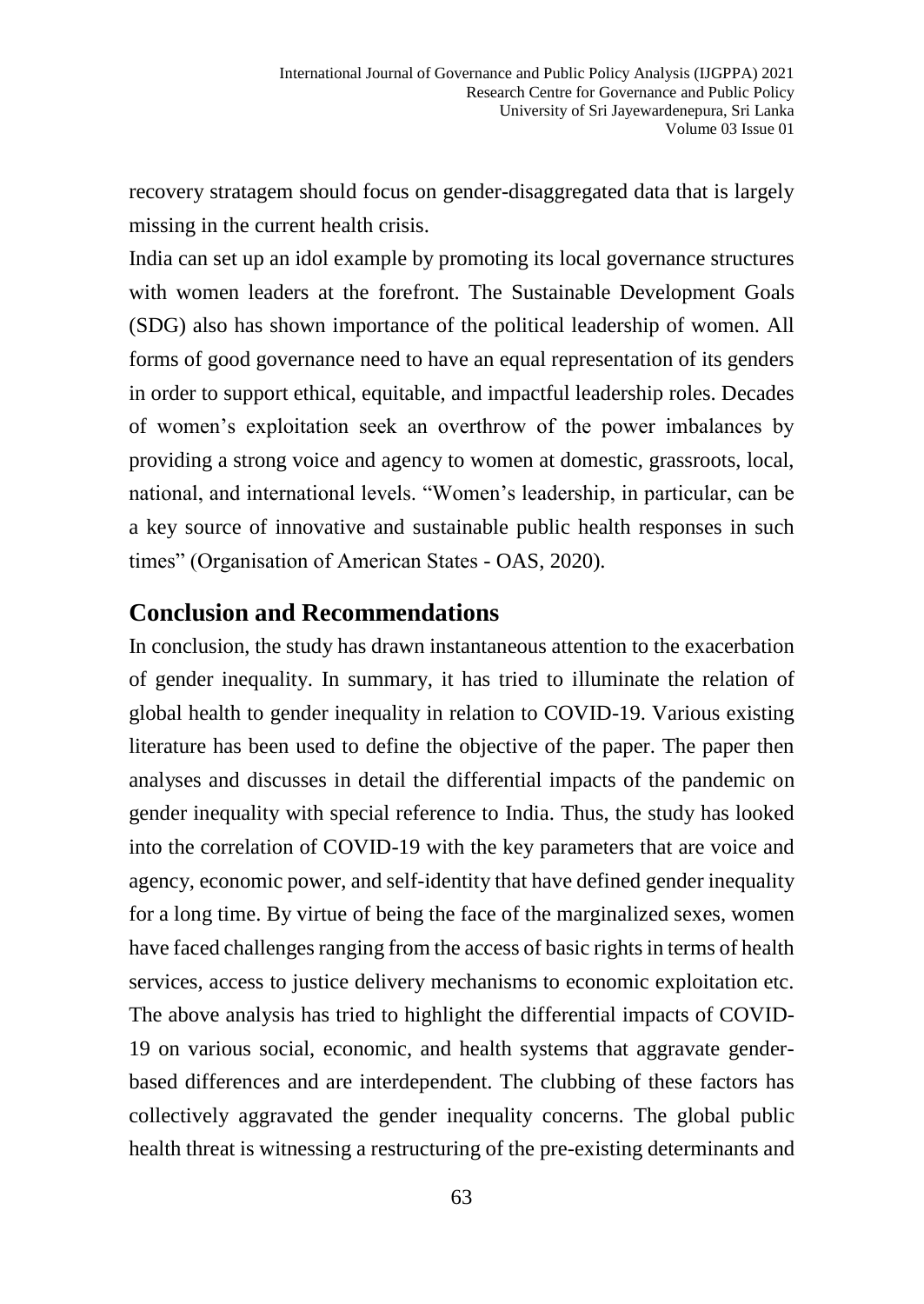hence the need is to adopt a strong gender-sensitive model of mitigation. In all domain women and girls will face the rippling effects in terms of loss of employment, social protection, reproductive and health rights, gender-based violence, access to justice, loss of education and all forms of agency.

The key observations in the research can be highlighted as;

i) Development and health have a strong correlation, whereby the policymakers need to draw immediate attention towards its recovery; ii) It has tried to explore how the lives of women and girls will be changing due to the above socio, economic and health impacts during COVID-19. The key parameters that are voice and agency, economic power, and self-identity have defined for long gender inequality are being compressed due to the pandemic; iii) Lack of gender preparedness and responses by the governance structures is one of the major concerns (American Medical Women's Association, 2020); iv) COVID-19 has clearly highlighted the disparities amongst the institutional governance mechanisms in India in coping up with such catastrophes that ruin the vulnerable sections of the communities. Thus, the immediate need is to integrate gender-sensitive recovery measures both long term and short term. Thus, the paper has attempted to highlight the following responses for the immediate recovery policies that India needs to embark upon at the earliest in its recommendations below. The Indian governance structures and strategies need to be proactive and adopt lessons from this pandemic to avert future disasters. Both in terms of short-term and long-term goals, the stakeholders need to first restore institutional apparatuses within the local as well as the national level that promote women's empowerment.

#### **Recommendations**

As the World Bank quoted, "the impact of COVID-19 pandemic will be amplified by those pre-existing gender differences. The negative impacts can be expected to exacerbate (i.e., more individuals are affected) and deepen (i.e.,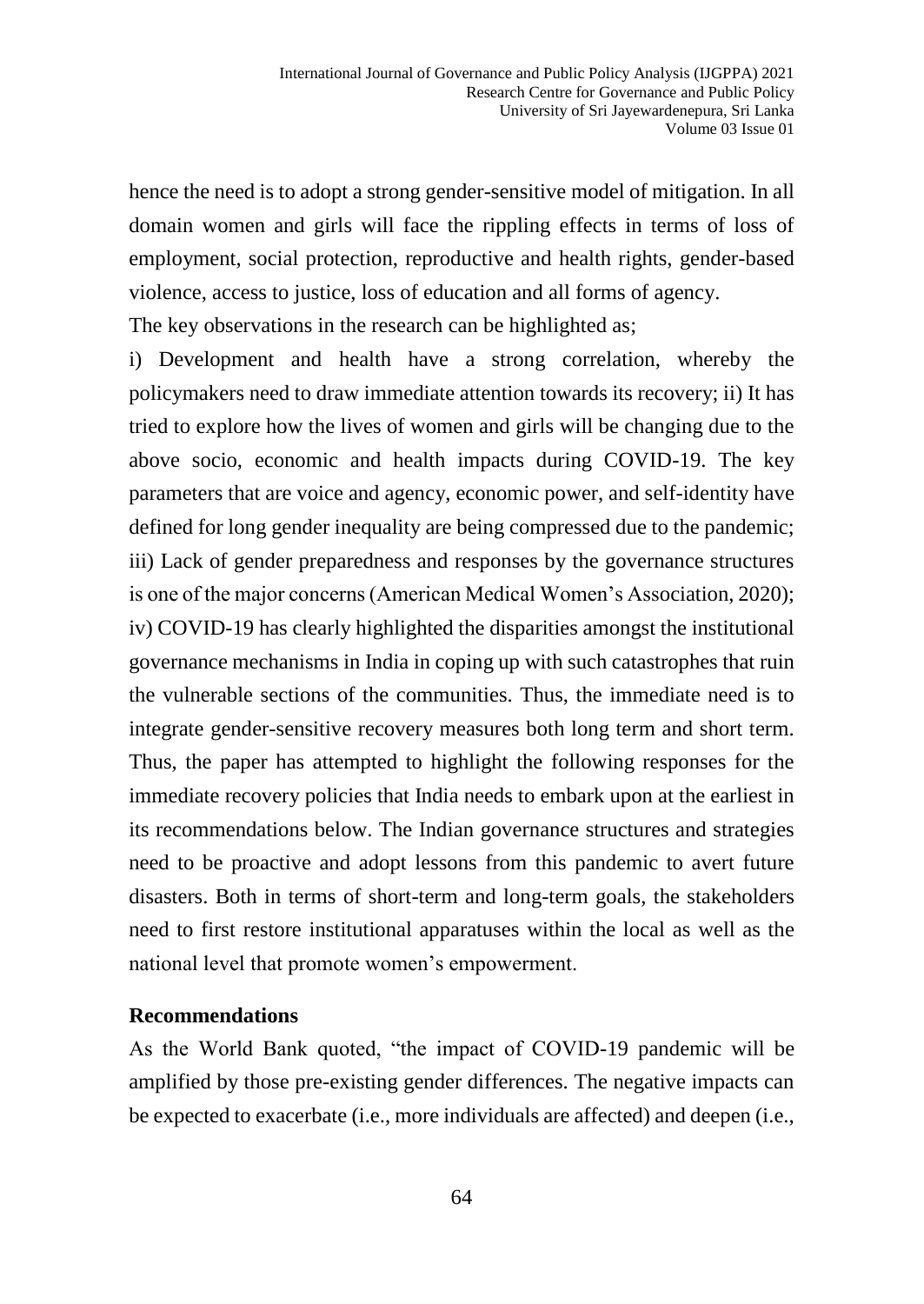the conditions/disadvantages of some individuals worsen)" (World Bank Blogs, 2020). The research thus identifies the following recommendations.

### **Justice Delivery**

All kinds of emergency legal assistance need to be provided to the vulnerable sections on an urgent basis along with the designation of safe spaces to the sufferers. Lack of legal status worsens the position of women to protect and demand their rights. Further, in a country like India which is dominated by customs and values, it's crucial to build a relationship with the informal justice systems. Thus, placing women into decision-making legal spaces will further empower the recalibration of justice delivery.

### **i. Economic Equitability**

The care economy needs to be paid attention to whereby the frontline warriors should be given adequate remuneration along with social protection/insurance schemes or safety nets. The informal sector which has been hit the most needs to be revived and strengthened. Lack of labour rights and government protective policies will ruin the livelihoods of the informal sector of which women will face multifarious consequences. Gendered inheritance laws impact the ability of women to empower themselves. Further, India is described with the presence of discriminatory family customs/laws that hinder her independence and overall development. The state should direct the employers to take back the employees/workers once the crisis is settled. "The post-lockdown resumption of economic activities needs greater recognition of women as economic agents" (World Bank, 2020).

## **ii. Social/ Mental/ Health Needs** (Overall well-being responses)

The discriminatory access to health services has been in the spotlight with the pandemic. The authorities need to investigate an affordable, accessible and qualitative structure of health services, especially in the case of reproductive/ sexual needs which cannot be postponed. Mental health and depression are the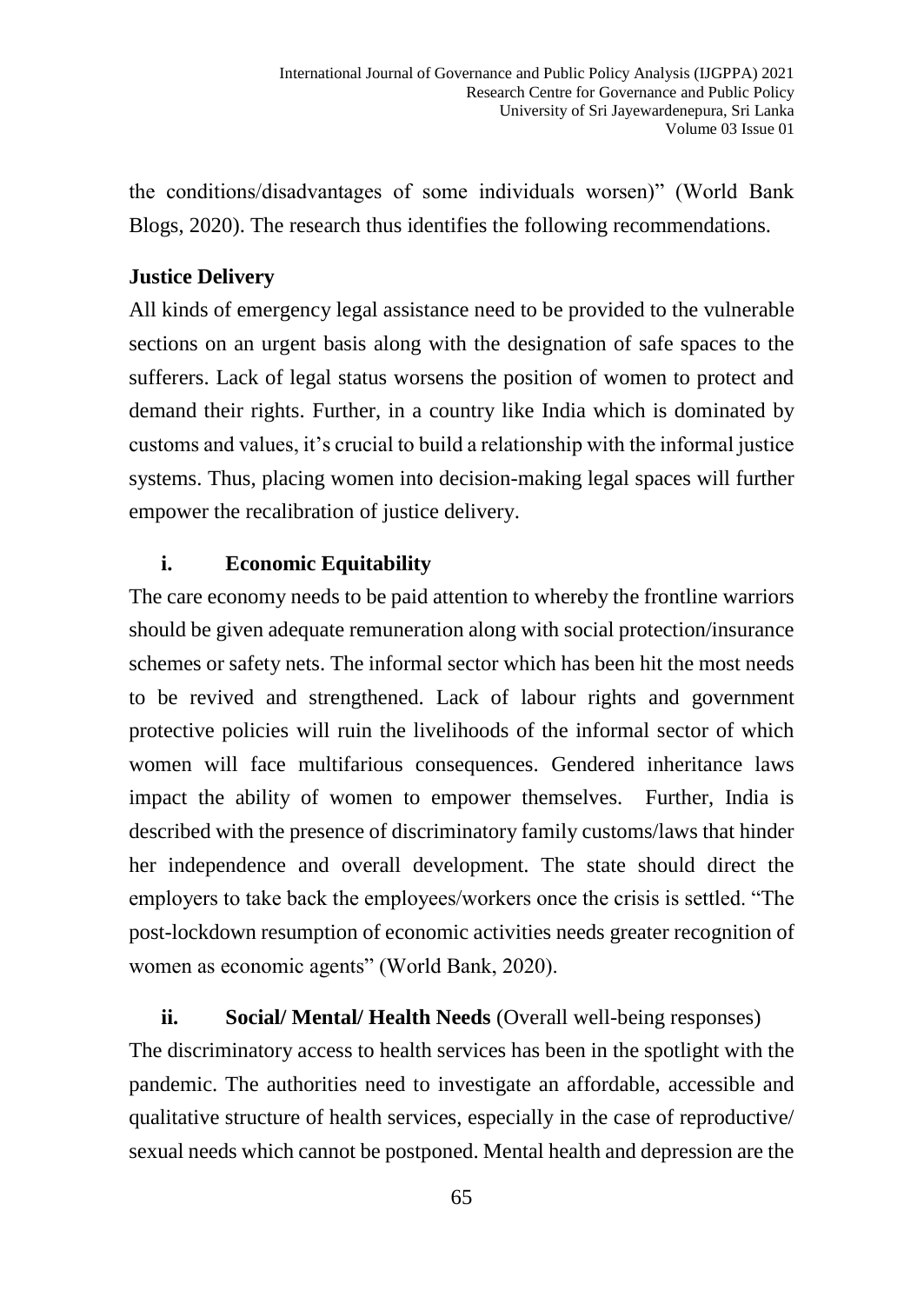most neglected debates within the Indian health scenario. "Victims/survivors must also be supported to access comprehensive sexual reproductive and health services during the lockdown, particularly since they suffer injuries as a result of the violence they face, including access to emergency contraception, maternal health services, safe abortion, etc. Close collaboration with civil society organizations would go a long way in ensuring gendersensitive response and support services" (Dasgupta & Mitra 2020). The digital divide based on region and gender needs solutions in this transformative digitalization period. Technology needs to strengthen the process of empowerment by building up flexible education structures. One of the positive responses has been role reversals within households with fathers sharing the domestic responsibilities.

### **iii. Inclusive Leadership**

Having inclusive voices of those who are in immediate connection with the repercussions will be important for effective responses. The ultimate key to filling the gender gaps is to promote the voices of those being neglected and marginalized the most. Key decision-making processes should allow voices of women at all levels be it local, regional, national or international.

Thus, the final path towards recovery needs to be based on an 'engendered governance lens'. Policy responses need to keep in mind the existing conditions of gender gaps and try mitigating them through a balanced approach. A country distinguished with its large-scale disparities at every level needs a tailored approach with the cases rising every day. With the unlock phases reopening the economy and the country, the curve has not flattened and will have its drastic outburst on the marginalized sections of the population largely with the next wave being predicted in near future.

Both participation and leadership skills need to be reinforced whereby the female voices should be included. "There is a key opportunity to support local actors and build the resilience of communities by focussing responses on the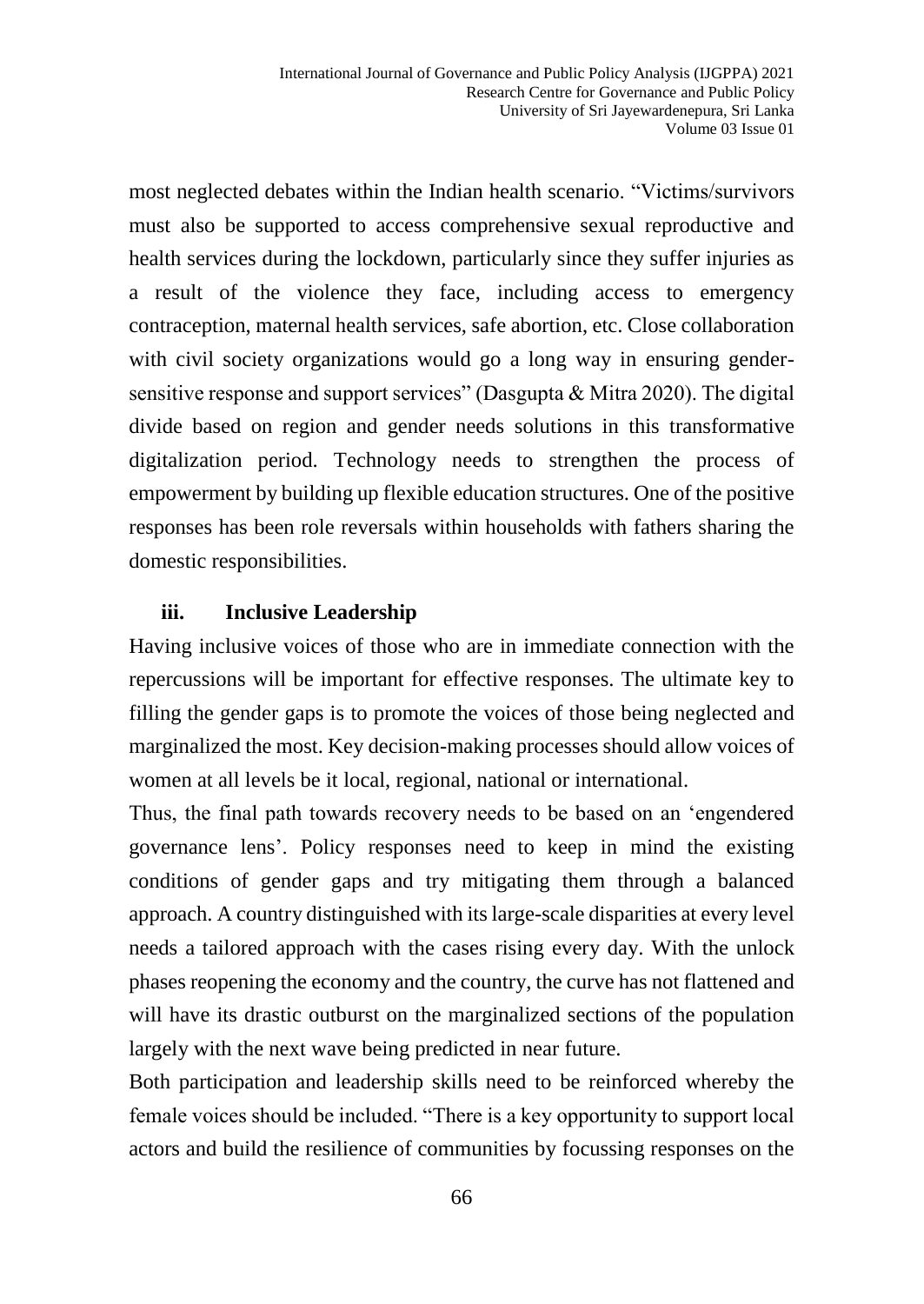needs of those most at risk of the health, protection, and socio-economic impacts of COVID-19" (Siangyen, 2020). To sum up, the need of the hour is an inclusive and sensitive form of governance that restores faith once again that all genders are equal and important. "If development is not engendered it's endangered" (Prabhu, 2003).

## **Limitations and Future Research**

The world is still grappling post the second wave of the pandemic, whereby its impacts are still on and fresh. One of the major limitations has been the limited availability of sex-disaggregated data or research of the impact of COVID-19 on men and women separately. Lack of gender preparedness and representation of the voices of women within policy outcomes is affected by the embryonic stage of any systematic research in this area. Lockdowns have restricted the real-time field analysis of the pandemic also. Further research needs to focus on the gender analysis of the experiences of women post such outbreaks. With the release of lockdowns, future field research will outline the experiences of women and understand the impact of such health emergencies on communities with greater precision. The coping strategies by various governance stakeholders will be a lesson during future research in sustainable and engendered policy measures. "Incorporating women's voices and knowledge could be empowering and improve outbreak preparedness and response" (World Bank, 2020).

## **References**

Abimbola, S., Negin, J., Jan, S., & Martiniuk, A. (2014). Towards peoplecentred health systems: a multi-level framework for analysing primary health care governance in low- and middle-income countries. *Health policy and planning*, *29* Suppl 2, ii29–ii39. <https://doi.org/10.1093/heapol/czu069>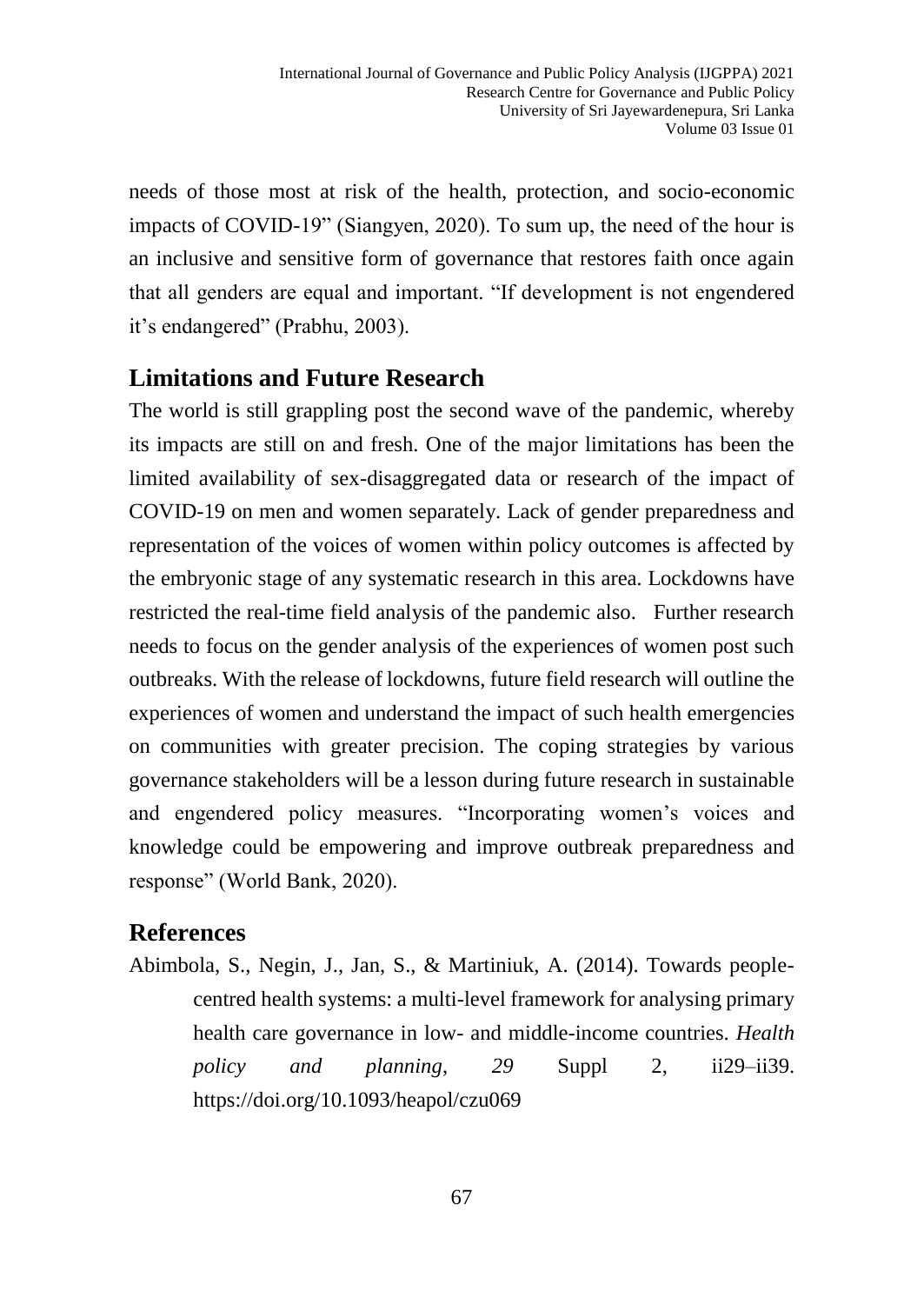- African Development Bank. (2015). *Women's Resilience: Integrating Gender in the Response to Ebola*. AFDB Report, Abidjan https://www.afdb.org/fileadmin/uploads/afdb/Documents/Generic-Documents/AfDB\_Women\_s\_Resilience\_\_Integrating\_Gender\_in\_th e\_Response\_to\_Ebola.pdf
- Aldis, W. (2008). Health security as a public health concept: a critical analysis. *Health policy and planning*, *23*(6), 369–375. <https://doi.org/10.1093/heapol/czn030>
- American Medical Women's Association. (2020). COVID-19: A Disparities lens. [https://www.amwa-doc.org/COVID-19-a-disparities-lens/](https://www.amwa-doc.org/covid-19-a-disparities-lens/)
- Beall, Jo. (1996). Urban Governance: Why Gender Matters. *Gender in Development Monograph Series,* No. 1. New York, NY: United Nations Development Programme (UNDP). https://www.ucl.ac.uk/dpuprojects/drivers\_urb\_change/urb\_society/p df\_gender/UNDP\_Beall\_gender\_matters.pdf
- Bhattacharya, S. (2020). The Social Impact of the COVID-19 Pandemic, *ORF Issue Brief,* No. 406, Observer Research Foundation.
- Brody, A. E. (2009). Motivational interviewing with a depressed adolescent. *Journal of clinical psychology*, *65*(11), 1168–1179. https://doi.org/10.1002/jclp.20636
- Carbado, D., Devon, Crenshaw, K., Mays, V., & Tomlinson, B. (2013). *Intersectionality: Mapping the Movements of a Theory*. NIH Public Access. National Institute of Health.
- Chauhan, P. (2020). Gendering COVID-19: Impact of the Pandemic on Women's Burden of Unpaid Work in India. *Gender: Issues*, Springer. <https://doi.org/10.1007/s12147-020-09269-w>
- Connor, J., Madhavan, S., Mokashi, M., Amanuel, H., Johnson, N. R., Pace, L. E., & Bartz, D. (2020). Health risks and outcomes that disproportionately affect women during the Covid-19 pandemic: A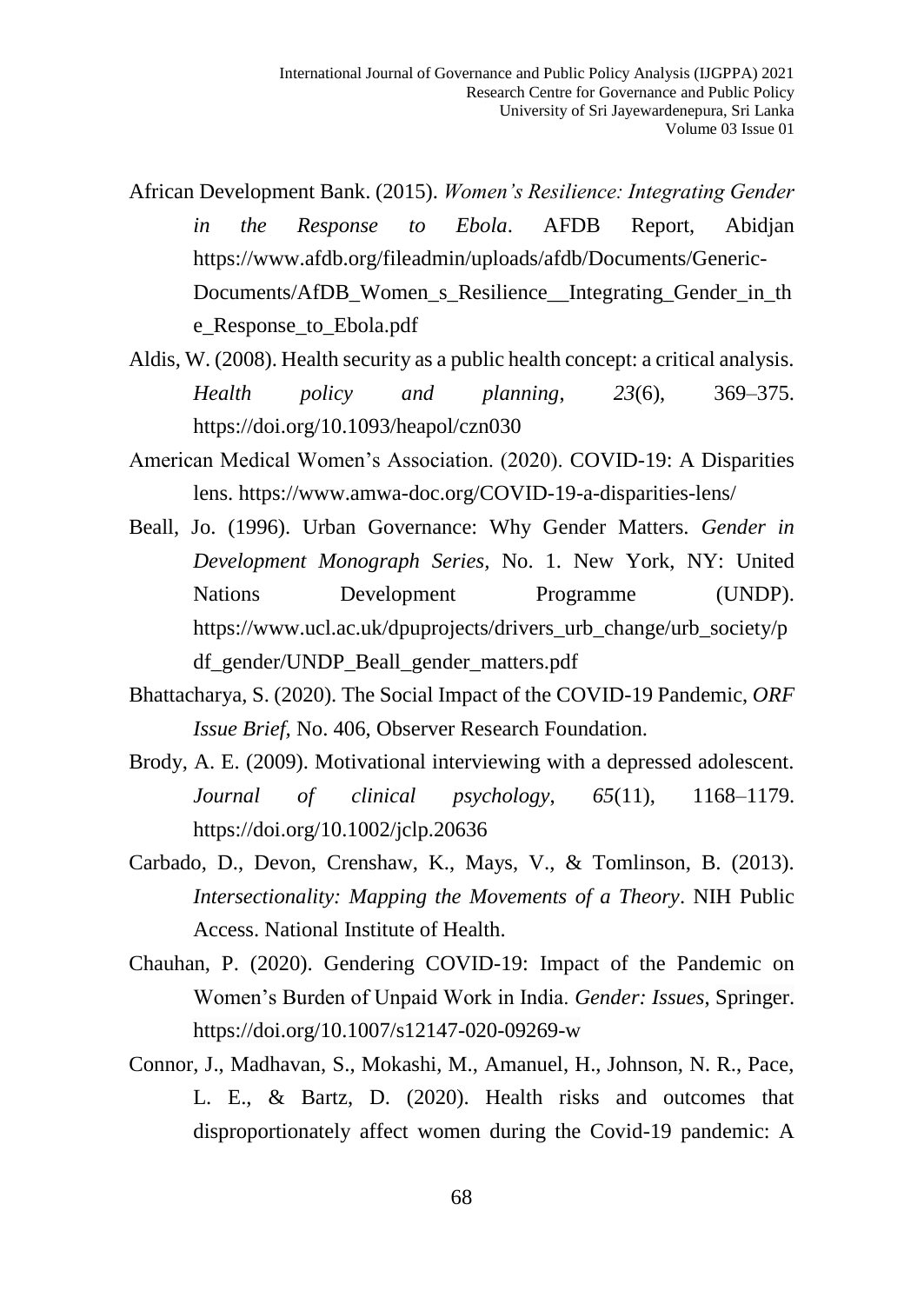review. *Social science & medicine,* (1982), 266, 113364. <https://doi.org/10.1016/j.socscimed.2020.113364>

- Cornia, G. A., Jolly, R. & Stewart, F. (2020). COVID-19 and Children in the North and in the South. Innocenti Discussion Papers. https://www.unicef-irc.org/publications/1087-covid-19-and-childrenin-the-north-and-the-south.html
- Dasgupta & Mitra. (2020). A Gender Responsive Policy and Fiscal Response to the Pandemic. *Economic and Political Weekly.*
- Ellington, S., Strid, P., Tong, V.T., Woodworth, K., Galang, R.R., Zambrano, L.D., Nahabedian, J., Anderson, K., & Gilboa, S.M. (2020). *Characteristics of Women of Reproductive Age with Laboratory-Confirmed SARS-CoV-2 Infection by Pregnancy Status.* United States, January 22-June 7. MMWR Morb Mortal Weekly Report.
- Ghoshal, R. (2020). Twin Public Health Emergencies: COVID-19 and Domestic Violence. *Indian J Med Ethics*, *5*(3), NS: 195-9. DOI: 10.20529/ IJME.2020.056
- Gupta, S. & Chatterjee, S. (2020). COVID-19 and its Gendered Impact. India Matters, Observer Research Foundation. <https://www.orfonline.org/expert-speak/covid19-gendered-impact/>
- ILO. (2020). *COVID-19 and the World of Work.* (2nd Edition). [https://www.ilo.org/wcmsp5/groups/public/@dgreports/@dcomm/do](https://www.ilo.org/wcmsp5/groups/public/@dgreports/@dcomm/documents/briefingnote/wcms_740877.df) [cuments/briefingnote/wcms\\_740877.df](https://www.ilo.org/wcmsp5/groups/public/@dgreports/@dcomm/documents/briefingnote/wcms_740877.df)
- ITU. (2020). *Measuring Digital Development: Facts and Figures Report.* International Telecommunication Union Publications https://www.itu.int/en/ITU-D/Statistics/Pages/facts/default.aspx
- Jebaraj, P. (2020, March 23). No economic Task Force for COVID-19 Yet. *The Hindu.* https://www.thehindu.com/business/no-economic-taskforce-for-COVID-19-yet/article31145254.ece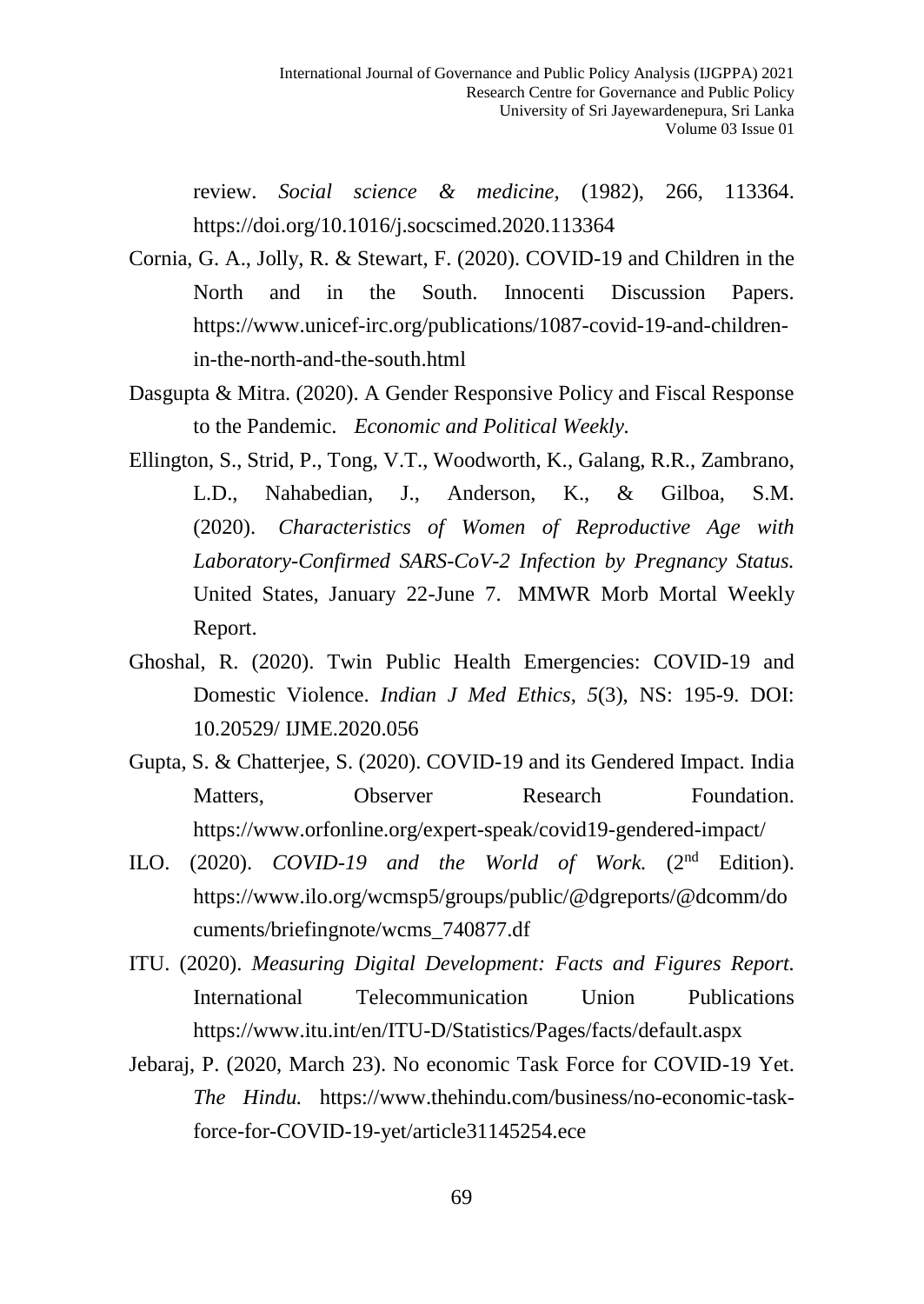- Krishnakumar, A. & Verma, S. (2021). Understanding Domestic Violence in India during COVID-19: A Routine Activity Approach*. Asian J Criminol, 16*, 19–35.<https://doi.org/10.1007/s11417-020-093401>
- Kumar, M. (2021). India's Female Labour Participation Rate Falls to 16.1% as Pandemic Hits Jobs. *Reuters.*  [https://www.reuters.com/world/india/indias-female-labour](https://www.reuters.com/world/india/indias-female-labour-participation-rate-falls-161-pandemic-hits-jobs-2021-08-03/)[participation-rate-falls-161-pandemic-hits-jobs-2021-08-03/](https://www.reuters.com/world/india/indias-female-labour-participation-rate-falls-161-pandemic-hits-jobs-2021-08-03/)
- Linda, C. (2020). Women, Gender equality and COVID-19. Emerald Insight USA. DOI: 10.1108/GM-07-2020-0236
- March, G. J. & Olsen, P. J. (2009). Elaborating the New Institutionalism, Oxford Handbooks Scholarly Research Reviews. [https://www.oxfordhandbooks.com/view/10.1093/oxfordhb/9780199](https://www.oxfordhandbooks.com/view/10.1093/oxfordhb/9780199548460.001.0001/oxfordhb-9780199548460-e-1) [548460.001.0001/oxfordhb-9780199548460-e-1](https://www.oxfordhandbooks.com/view/10.1093/oxfordhb/9780199548460.001.0001/oxfordhb-9780199548460-e-1)
- Masroor, S. (2020). Collateral Damage of COVID-19 Pandemic: Delayed Medical Care. *Journal of cardiac surgery, 35* (6), 1345-1347
- MOHFW. (2021). *Annual Report Ministry of Health and Family Welfare*. Government of India.
- Murray, C. (2021). India during COVID-19, Indian Healthcare Workers Faced Highest Number of Attacks Globally. Business & Human Rights Resource Centre (BHRRC), *The Wire.* https://thewire.in/health/COVID-19-globally-indias-health-workerswere-the-most-attacked
- National Women's Law Centre (NWLC). (2007). *Report- When Girls Don't Graduate, We All Fail: A Call to Improve High School Graduation Rates for Girls.*
- Organisation for Economic Cooperation and Development (OECD). (2018). Empowering Women in the Digital Age: Where Do We Stand? New York[.https://www.oecd.org/social/empowering-women-in-the](https://www.oecd.org/social/empowering-women-in-the-digital-age-brochure.pdf)[digital-age-brochure.pdf](https://www.oecd.org/social/empowering-women-in-the-digital-age-brochure.pdf)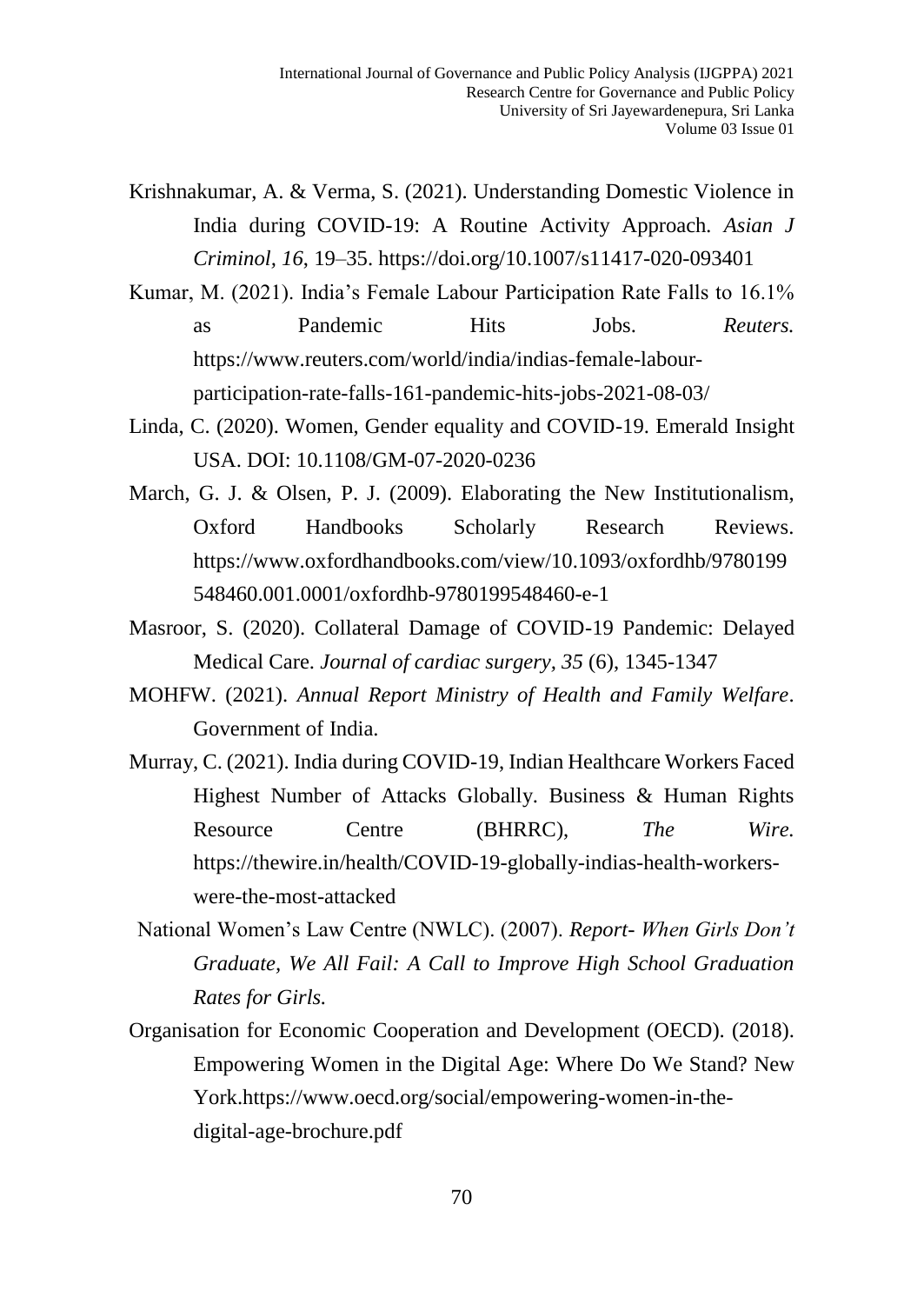- OECD. (2020). Child Well-Being Data Portal. <http://www.oecd.org/els/family/child-well-being/data/>
- OHCHR. (2020). States Must Combat Domestic Violence in the Context of COVID-19 Lockdowns – UN Rights Expert. [https://www.ohchr.org/EN/NewsEvents/Pages/DisplayNews.aspx?Ne](https://www.ohchr.org/EN/NewsEvents/Pages/DisplayNews.aspx?NewsID=25749&LangID=E) [wsID=25749&LangID=E](https://www.ohchr.org/EN/NewsEvents/Pages/DisplayNews.aspx?NewsID=25749&LangID=E)
- Organisation of American States OAS. (2020). Covid 19 in Women's Lives: Reasons to Recognize the Differential Impacts. *Inter-American Commission of women.* https://reliefweb.int/report/world/covid-19 women-s-lives-reasons-recognize-differential-impacts
- Peterman, A., Potts, A., O'Donnell, M., Thompson, K., Shah, N., Oertelt-Prigione, S., & Gelder, N. V. (2020). Pandemics and Violence against Women and Children. CGD Working Paper 528.
- Prabhu, S. (2003). Engendering Human Development, Gender and Poverty Summit, UNDP. https://www.in.undp.org/content/india/en/home/library/hdr/humandevelopment-working-papers.html
- Raghunathan, K. & Asadullah, M. N. (2020). Stemming India's deepening gender inequality during COVID-19. East Asia Forum. [https://www.eastasiaforum.org/2020/07/07/stemming-indias](https://www.eastasiaforum.org/2020/07/07/stemming-indias-deepening-gender-inequality-during-covid-19/)[deepening-gender-inequality-during-COVID-19/](https://www.eastasiaforum.org/2020/07/07/stemming-indias-deepening-gender-inequality-during-covid-19/)
- Ryan, Nessa, E., Alison, M. E. & Ayadi, A. (2020). Call for a Gender-Responsive, Intersectional Approach to Address COVID-19. *Global Public Health,* 15(9), 1404-1412. doi:10.1080/17441692.2020.1791214
- Safeguarding Health in Conflict Coalition (SHCC). (2021). No Respite: Violence against Health Care in Conflict. May 2021. https://reliefweb.int/report/world/no-respite-violence-against-healthcare-conflict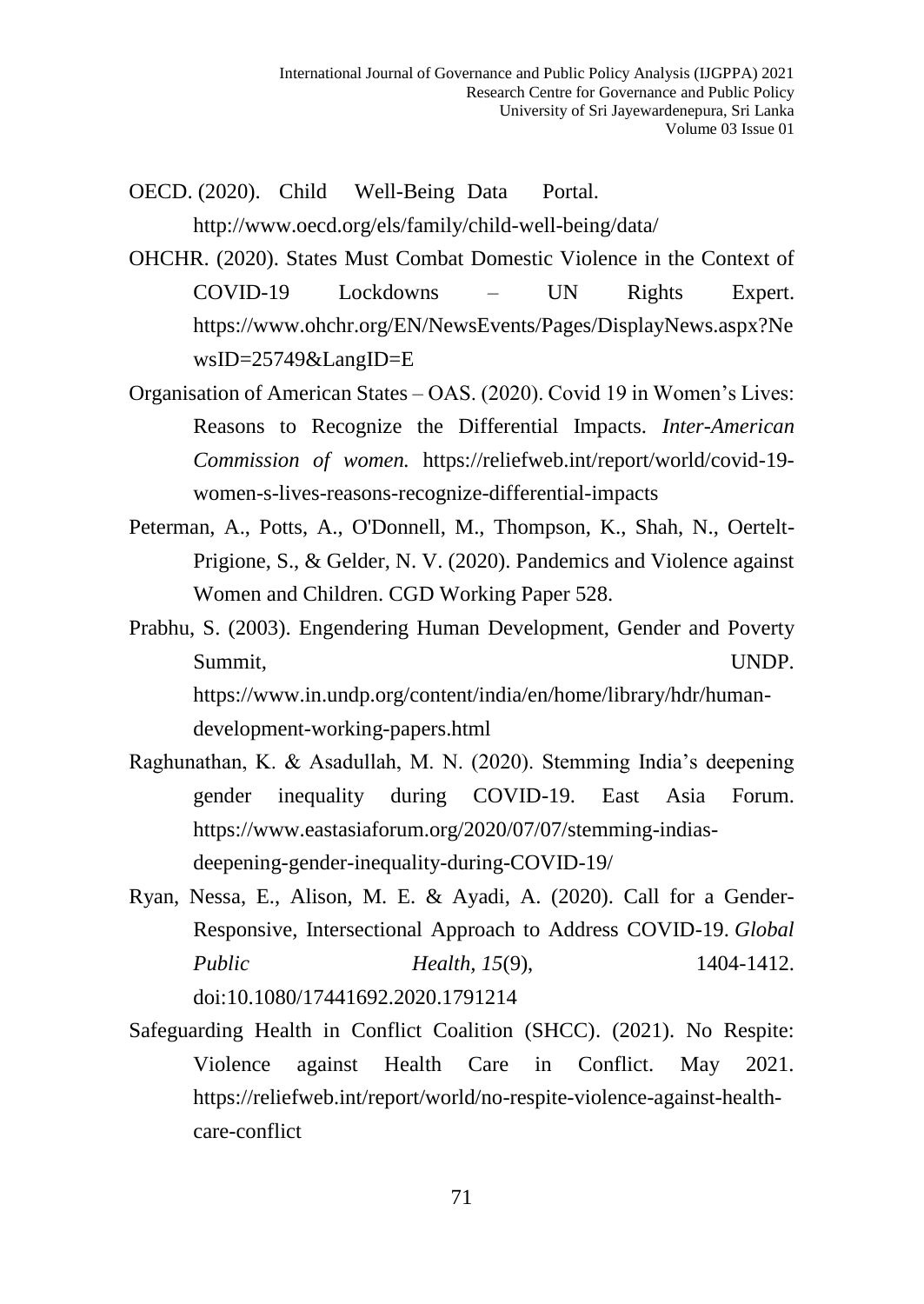- Sharma, P., Sharma, S., & Singh, N. (2020). COVID-19: Endangering women's mental and reproductive health. *Indian journal of public health*, *64*(Supplement), S251–S252. [https://doi.org/10.4103/ijph.IJPH\\_498\\_20](https://doi.org/10.4103/ijph.IJPH_498_20)
- Siangyen, C. (2020). Stop Widening Gender Inequalities: Asia's COVID-19 Response Must leave No One Behind. https://devpolicy.org/stopwidening-gender-inequalities-asias-COVID-19-responses-mustleave-no-one-behind-20200511-1/
- Smith, J. (2019). Overcoming the 'Tyranny of the Urgent': Integrating Gender into Disease Outbreak Preparedness and Response. *Gend. Dev.* 2019, *27*(2), 355–369. DOI: 10.1080/13552074.2019.1615288
- Smith, R. D., Keogh-Brown, M. R., & Barnett, T. (2011). Estimating the economic impact of pandemic influenza: An application of the computable general equilibrium model to the U.K. Social science & medicine (1982), *73*(2), 235–244. <https://doi.org/10.1016/j.socscimed.2011.05.025>
- Sonawane, S. (2020). The Gendered Impact of COVID-19 on School Education. Centre for Budget and Governance Accountability (CBGA), India. https://www.cbgaindia.org/covid19-cbga/genderedimpact-covid-19-school-education/
- The Wire. (2020). Fake Whatsapp Vidoes Behind Attack on Health Workers in Indore Report. https://thewire.in/media/coronavirus-indore-doctorsattacked.
- United Nations. (2020, April 7). *Children Vulnerable to Abuse and Violence During Corona Virus Lockdowns, United Nations Experts Warn.* UN News, Global Perspective Human Stories. https://news.un.org/ en/ story/2020/04/1061282
- United Nations. (2020, April 9). *Policy Brief: The Impact of COVID-19 on Women.*[https://www.un.org/sexualviolenceinconflict/wp-](https://www.un.org/sexualviolenceinconflict/wp-content/uploads/2020/06/report/policy-brief-the-impact-of-covid-19-on-women/policy-brief-the-impact-of-covid-19-on-women-en-1.pdf)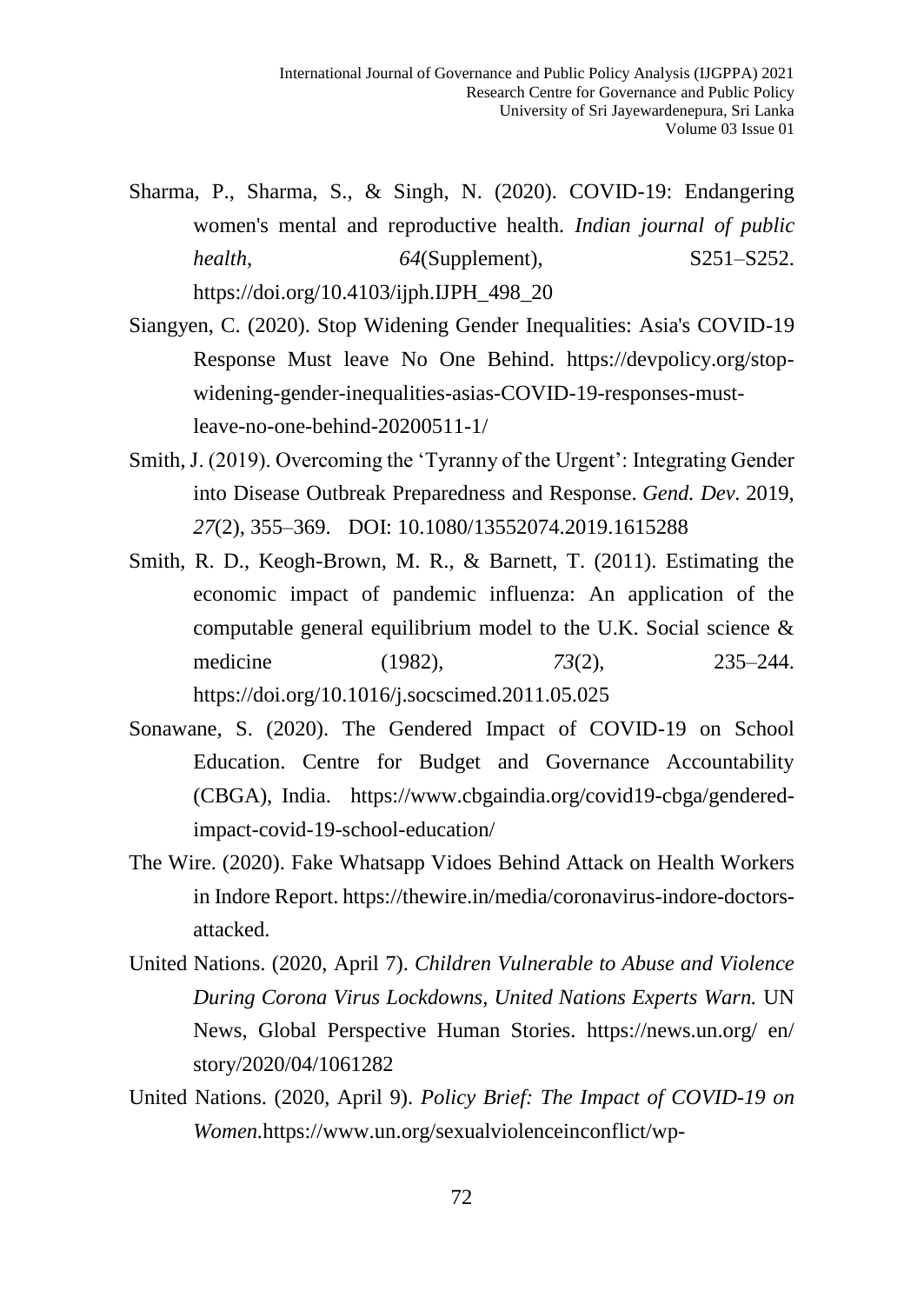[content/uploads/2020/06/report/policy-brief-the-impact-of-covid-19](https://www.un.org/sexualviolenceinconflict/wp-content/uploads/2020/06/report/policy-brief-the-impact-of-covid-19-on-women/policy-brief-the-impact-of-covid-19-on-women-en-1.pdf) [on-women/policy-brief-the-impact-of-covid-19-on-women-en-1.pdf](https://www.un.org/sexualviolenceinconflict/wp-content/uploads/2020/06/report/policy-brief-the-impact-of-covid-19-on-women/policy-brief-the-impact-of-covid-19-on-women-en-1.pdf)

UN Women. (2020, March 26). *Women and COVID-19: Five Things Governments Can Do Now* by UN Women Deputy Executive Director Anita Bhatia. https://www.unwomen.org/en/news/stories/2020/3/news-women-andcovid-19-governments-actions-by-ded-bhatia

- UNESCO. (2020). *Global Education Coalition Progress Report.*  https://en.unesco.org/covid19/educationresponse/globalcoalition
- UNICEF. (2020). *Two Thirds of the World's School Age Children have no Internet Access at Home.* UNICEF-ITU Report. https://www.unicef.org/press-releases/two-thirds-worlds-school-agechildren-have-no-internet-access-home-new-unicef-itu
- UNICEF. (2020). Ending Child Marriage and Adolescent Empowerment. <https://www.unicef.org/india/what-we-do/end-child-marriage>
- UN Women. (2001). Gender Mainstreaming: Strategy for Promoting Gender Equality. Office of the Special Advisor on Gender Issues and Advancement of Women. https://www.un.org/womenwatch/osagi/pdf/factsheet1.pdf
- Vyas, M. (2020). An Unhealthy Recovery. Centre for Monitoring Indian Economy, Mumbai. https://www.cmie.com/kommon/bin/sr.php?kall=warticle&dt=2020- 08-18%2011:02:19&msec=596
- WHO Report. (2007). *Addressing Sex and Gender in Epidemic-Prone Infectious Diseases. https://apps.who.int/iris/bitstream/handle/10665/43644/97892415953 46\_eng.pdf*